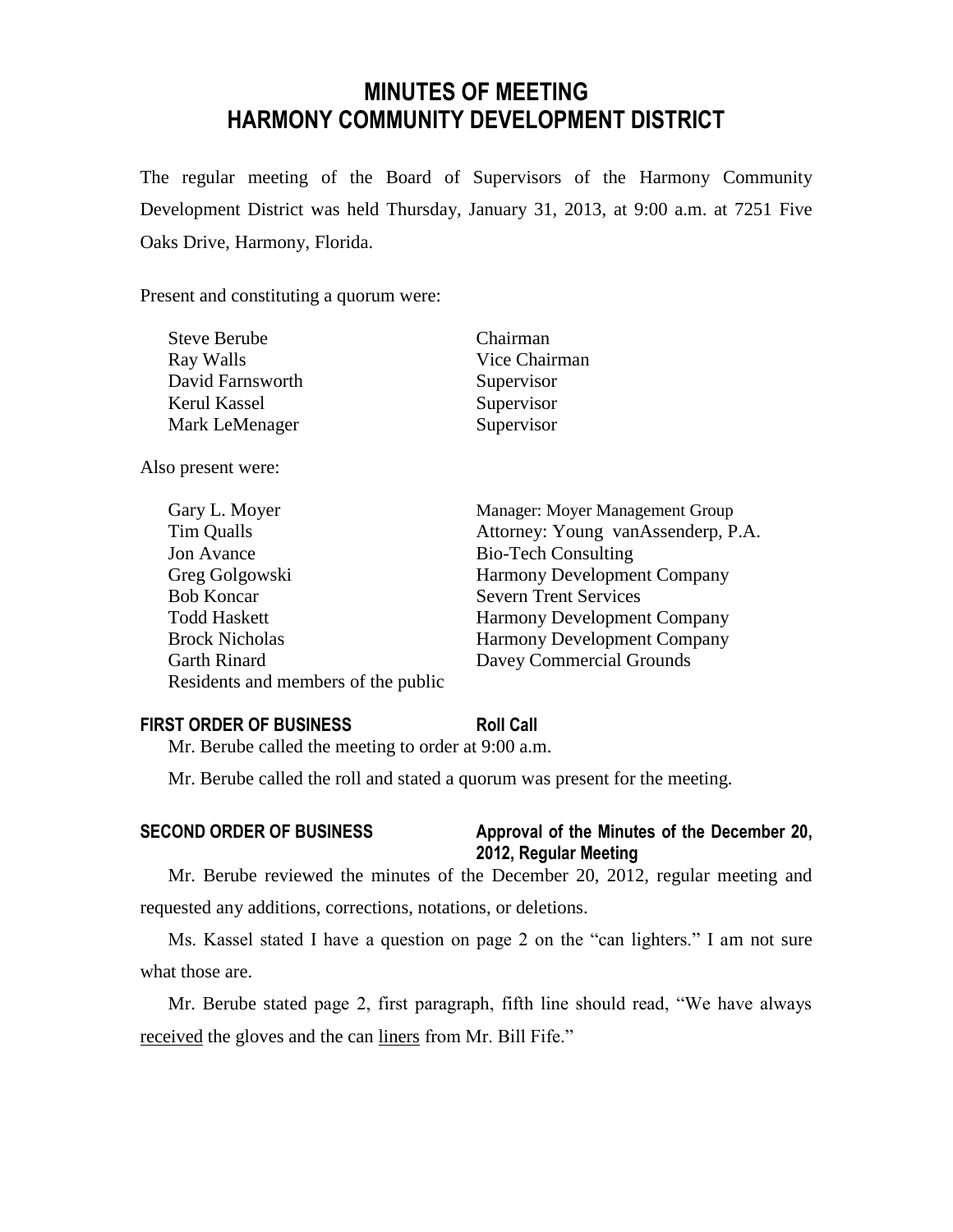On MOTION by Mr. LeMenager, seconded by Mr. Walls, with all in favor, unanimous approval was given to the minutes of the December 20, 2012, regular meeting, as amended.

### **THIRD ORDER OF BUSINESS Audience Comments**

There being none, the next order of business followed.

## **FOURTH ORDER OF BUSINESS Subcontractor Reports A. Aquatic Plant Maintenance – Bio-Tech Consulting i. Monthly Highlight Report**

Mr. Avance reviewed the monthly aquatic plant maintenance report as contained in the agenda package and is available for public review in the District Office during normal business hours.

Mr. Avance stated we just treated the golf course ponds for torpedo grass and primrose, as well as a little bit of algae in Pond 18. I will go back and spray for the algae again. Due to the wind, I could not reach the whole pond. Other than that, everything looks good. I just need to double-check the ponds, and next month we will treat the 10 ponds that are done quarterly.

Mr. Berube stated Long Pond is where the bridges just went in and has the long walkway. There is a floating mat around the whole edge of the pond. It looks like algae but it is really not because it has roots. Is that invasive or normal or natural?

Mr. Avance stated it depends. It could be torpedo grass. Sometimes when the lily pads come up and we kill them, the roots from underneath will float to the surface. I will look at it. Is there anything still growing on it? Or is it just a big floating mat?

Mr. Berube stated there is dollar weed coming out of it. There is material that is coming through.

Ms. Kassel stated it is green.

Mr. Golgowski stated what I have seen is bladderwort or spikerush, which has been in every pond since the beginning. We have been fighting those for years. Sometimes we are successful, and sometimes it comes back.

Mr. Avance stated spikerush is very hard to manage.

Mr. Berube asked is this something that needs special attention?

Mr. Golgowski stated it needs to be kept after. I do not know if the carp will do anything to control it.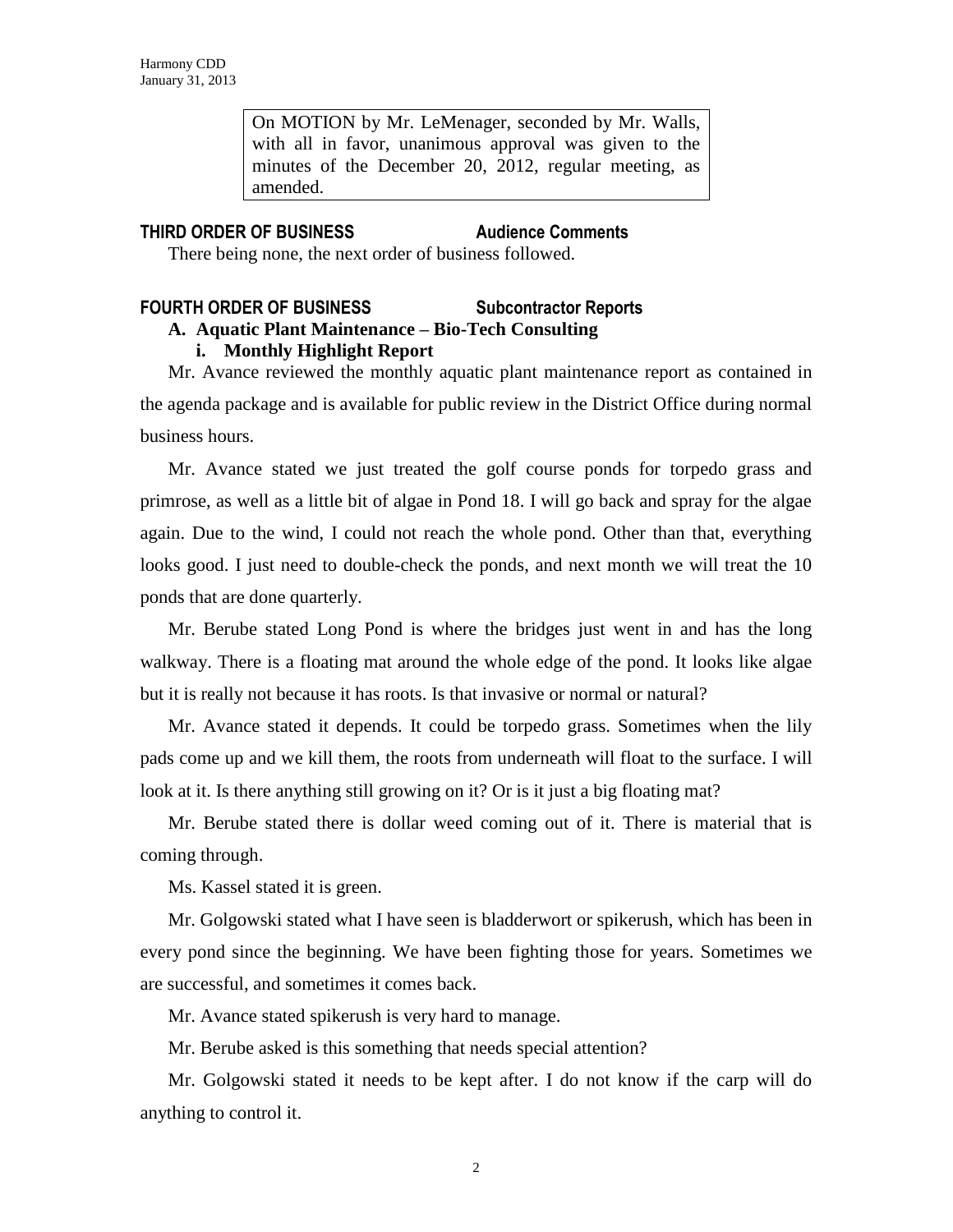Mr. Avance stated the carp will eat it, although spikerush is at the bottom of their menu. I can look at it and see if it looks like it needs to be sprayed. We can always try to drag the mat out of the water altogether. If it is like a floating island with grass on it, many times I can spray it and it will sink back to the bottom.

Mr. Berube stated the reason I asked if it was invasive is because now you can stand on the bridges and look into the water. At the edges of that mat are a lot of baby fish. They seem to like that mat, probably to hide.

Mr. Avance stated if the mat is floating, the fish are probably hiding underneath it and eating the roots.

Mr. Berube stated there appears to be a positive as well as a negative impact.

Mr. Avance stated I will look at it today and see if there is something I can do with it. I will include it on my report for this week.

Mr. Berube stated it is not necessarily something negative.

Mr. Avance stated I totally understand, and I will look at it.

## **B. Landscaping – Davey Commercial Grounds Management i. Monthly Highlight Report**

Mr. Rinard reviewed the monthly landscape maintenance report as contained in the agenda package and is available for public review in the District Office during normal business hours.

Mr. Rinard stated I was not at last month's meeting, so there are a few things I would like to mention. There have been a number of things going on throughout the property in preparing for Dark Sky, the holidays and through this month. The weather during this wintertime has been warmer than it has been cold. Over the next few days, we will see the reverse of that. A year ago, spring came early. While I cannot necessarily pinpoint when it will happen, I believe we will see something similar this year. For fertilization, we have already started our conversations with our manufacturers. We are looking to start fertilization a little early to make sure we are not behind when spring does come. If you noticed the way the weather has gone, you will see the turf is growing faster than it normally does this time of year. Trees and other plant material are flushing out right now because they are confused in what is happening with the weather and the temperatures. Everything that we are seeing and noting indicates that spring will be sooner rather than later. We changed out the annuals the first of the year pursuant to the schedule. Mulching is ongoing. We changed from pine bark and are transitioning to natural ground cover.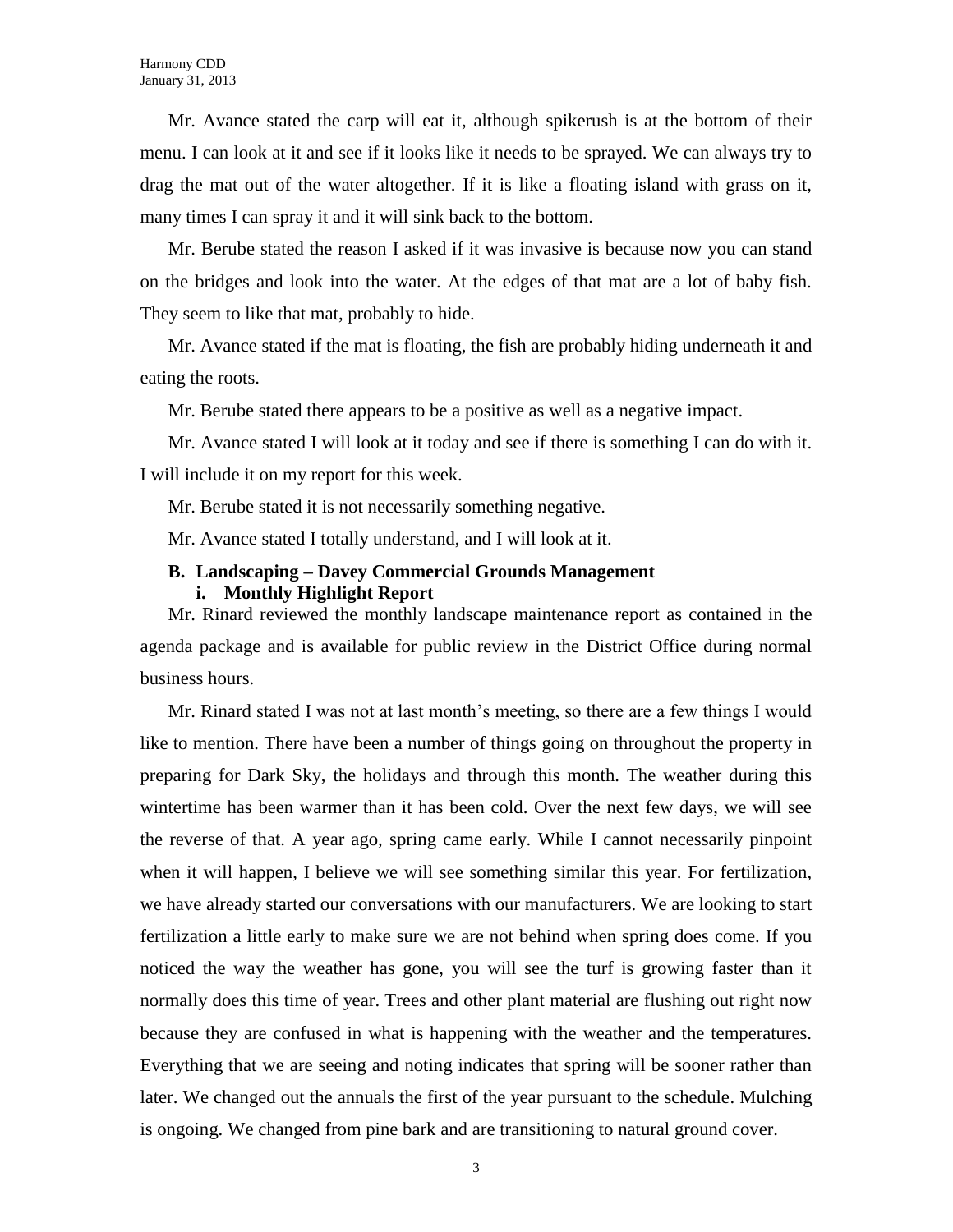Mr. LeMenager stated I was not aware that it would smell so bad.

Mr. Rinard stated I was going to ask what feedback you have received on the new mulch.

Mr. LeMenager stated it looks great but it smells.

Mr. Rinard stated the odor from the initial installation is one factor. Manufacturers have not figured out how to change that. After a few days once it has settled in, the odor dies back. I anticipated some comments regarding the odor. As far as the color, texture and overall look, what do you think?

Mr. LeMenager stated it looks nice.

Mr. Berube stated it looks good, and dogs like to dig in it, for whatever reason.

Ms. Kassel stated that is a problem.

Mr. Berube stated mine does it and it might be because of the odor. I have noticed a number of dogs like to get in there and dig.

Ms. Kassel stated I am sure it is the smell.

Mr. Rinard stated I agree. I will be sure to get some feedback in that regard. Mulching should be complete in January pursuant to the schedule. We got a little bit of a late start and delay because of the manufacturing process. We traded that out for pulling some of the excess pine bark, which is still ongoing in areas.

Mr. Berube stated I do not see that as an issue. We know you got started late.

Mr. Rinard stated we will definitely be complete by the end of February, but I am thinking it will take two weeks, three at the most. For all intents and purposes, the east entrance is being wrapped up today up to the Square. From the Square west down Five Oaks Drive and Cat Brier, there are still some areas on Cat Brier to finish out the bedding areas that were somewhat removed from the street side. The dog park in that area is partially complete, and it will be complete by tomorrow afternoon. As we go down to Lakeshore from the turnabout at Lakeshore Park and down Schoolhouse Road out to the west entry, tree rings and bedding areas will be done. The bedding and tree well areas on Five Oaks Drive between the two turnabouts at Cat Brier and Schoolhouse are complete. The west entry is complete up to the entrance. We will continue up to the Estates and shift into the neighborhood parks. Lastly, we will finish on U.S. 192. For tree pruning, we have been able to get some elevation work done. We have not progressed as far as we would have hoped, but that work continues. After this preparation for Dark Sky, we will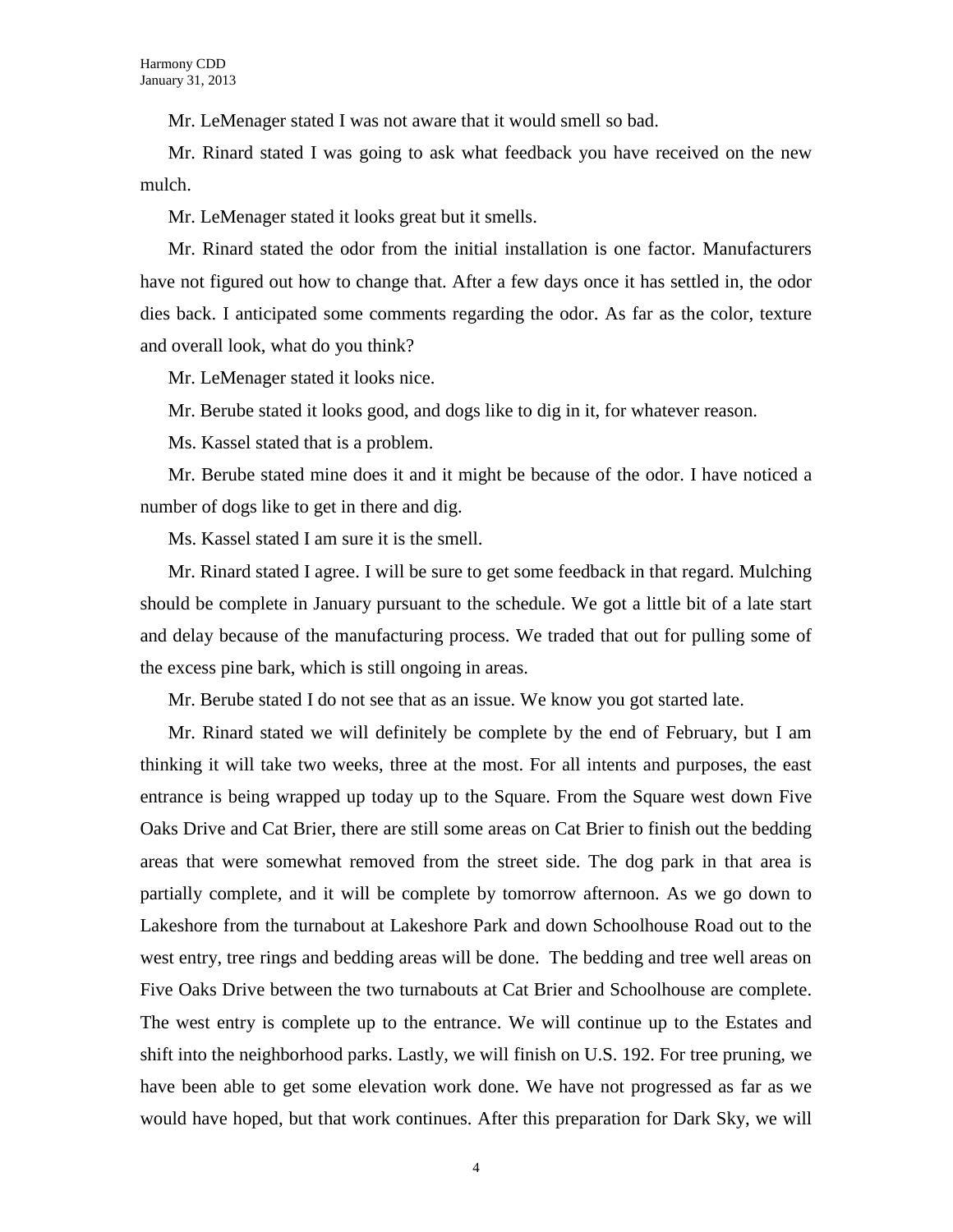be able to put some concerted efforts into the tree work and get that project moving forward quickly.

Ms. Kassel stated one thing I have noticed recently is tire depressions between the sidewalk and the curb all over the property. I do not remember having seen them in the past.

Mr. Rinard stated we have recognized that, especially on east Five Oaks Drive. We already started changing some mower sizes and patterns to try to offset that, which is occurring because of the repetition of the mowers running similar patterns. I have not quite solved it, but I am cognizant of it and am addressing it. I think when we get into the growing season and activities are happening on a weekly basis and the grass is recovering a little faster, the offset from the change in patterns will improve those areas. Additionally with that, the crews in the carts have to be cognizant not to repeat the same runs and routes as they work through the property. We will make sure they understand that.

Ms. Kassel stated I have noticed it all along Schoolhouse Road and Cat Brier, pretty much the whole length.

Mr. Berube stated the reality is that there is one easy way to mow the grass, and the person sitting on the mower will tend to take the easy way.

Mr. Rinard stated yes, they will take the path of least resistance.

Mr. Berube stated the easy way is the one that shows up over and over again.

### **ii. Lakeshore Roundabout**

Ms. Kassel stated I have a question about the plant material that was supposed to go at the west entrance and also what is happening with the circle.

Mr. Rinard stated this is one of the items I was going to raise at this meeting since they are both related. At the November meeting, I mentioned that I rejected the butterfly bush material we received from our vendor because I was not happy with the quality. Coming into the cooler months with the characteristic of that plant, we put that on hold. We are still in that same scenario. We are really not going to see any good plant material coming out until the spring flush. By the same token, the west entry is what it is. There is an opening, which is the final piece for that area. As I was driving the property a few days ago, something struck me that I discussed with Mr. Haskett that I wanted to discuss with the Board this morning about the proposal we provided for landscaping Lakeshore circle. The section of open bedding area that faces Cat Brier now originally had society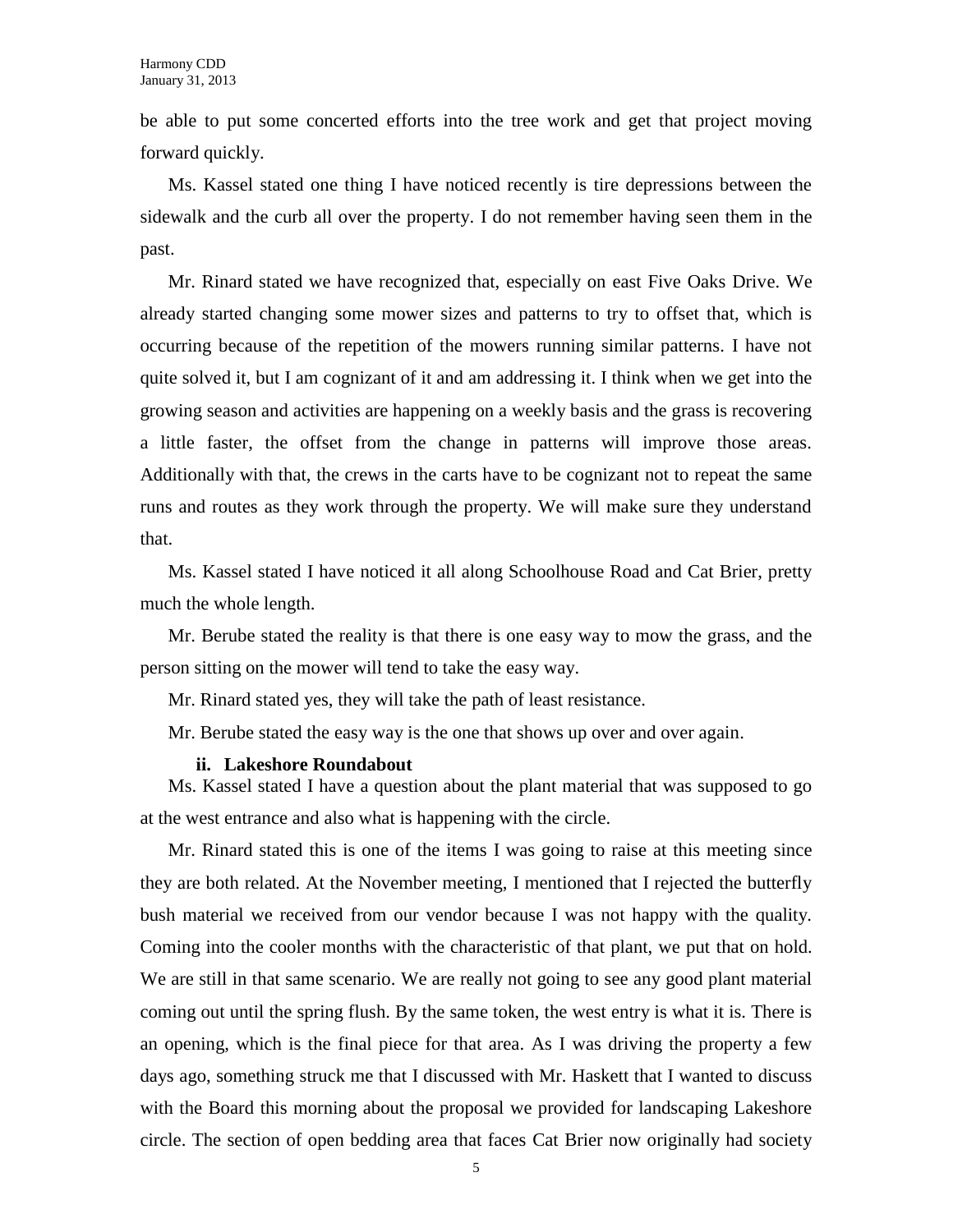garlic in it. We came on property in August, and at that time in that circle, the bedding area was taken over by torpedo grass. The turf in that area had chinch bug damage. If you look at it today, it is much improved. The society garlic was removed because of what we had to do for torpedo grass control, and the turf has made some recovery. In my thinking and what I wanted to offer to the Board is an alternative to the proposal we provided for about \$7,900 for that landscaping project. Throughout the community and neighborhood park areas, there are empty bed spaces. With the way the Lakeshore circle has improved, why spend that money in that circle but instead use it in park areas and spread it throughout the community. I think it will make that money more useful. We can take a portion of that money for the open bed space and do one of two things. We can put another groundcover or plant material in there, or we sod it and reduce the bedding area. I have not progressed in thinking beyond those two options at this point. On the surface, I would suggest we move the \$7,900 somewhere else.

Ms. Kassel stated I was going to propose that very thing at this meeting.

Mr. LeMenager stated I was the only person who voted against landscaping the circle, and I am in complete agreement with Mr. Rinard.

Mr. Berube stated I noticed the circle was spruced up nicely and thought it was not bad.

Ms. Kassel stated it does not mean we will do nothing there because we can do a little something, but it does not need to be that kind of intensive project, especially when I drive and walk down Cat Brier and see the condition of Long Park landscaping, which has deteriorated over the years. It needs some help.

Mr. Berube stated so it sounds like we are voiding the original proposal for \$7,900 for landscaping the Lakeshore circle. That proposal had nothing to do with the west entrance.

Mr. Rinard stated that is correct.

Mr. Berube stated the only combination was using the butterfly bush.

Mr. Rinard stated that is correct.

Mr. Berube stated next month, Mr. Rinard can provide a plan for doing something in the open bed areas.

Mr. Walls stated I agree with Ms. Kassel's comments, maybe do something to spruce up the roundabout a little and spend a portion of the money on that circle.

6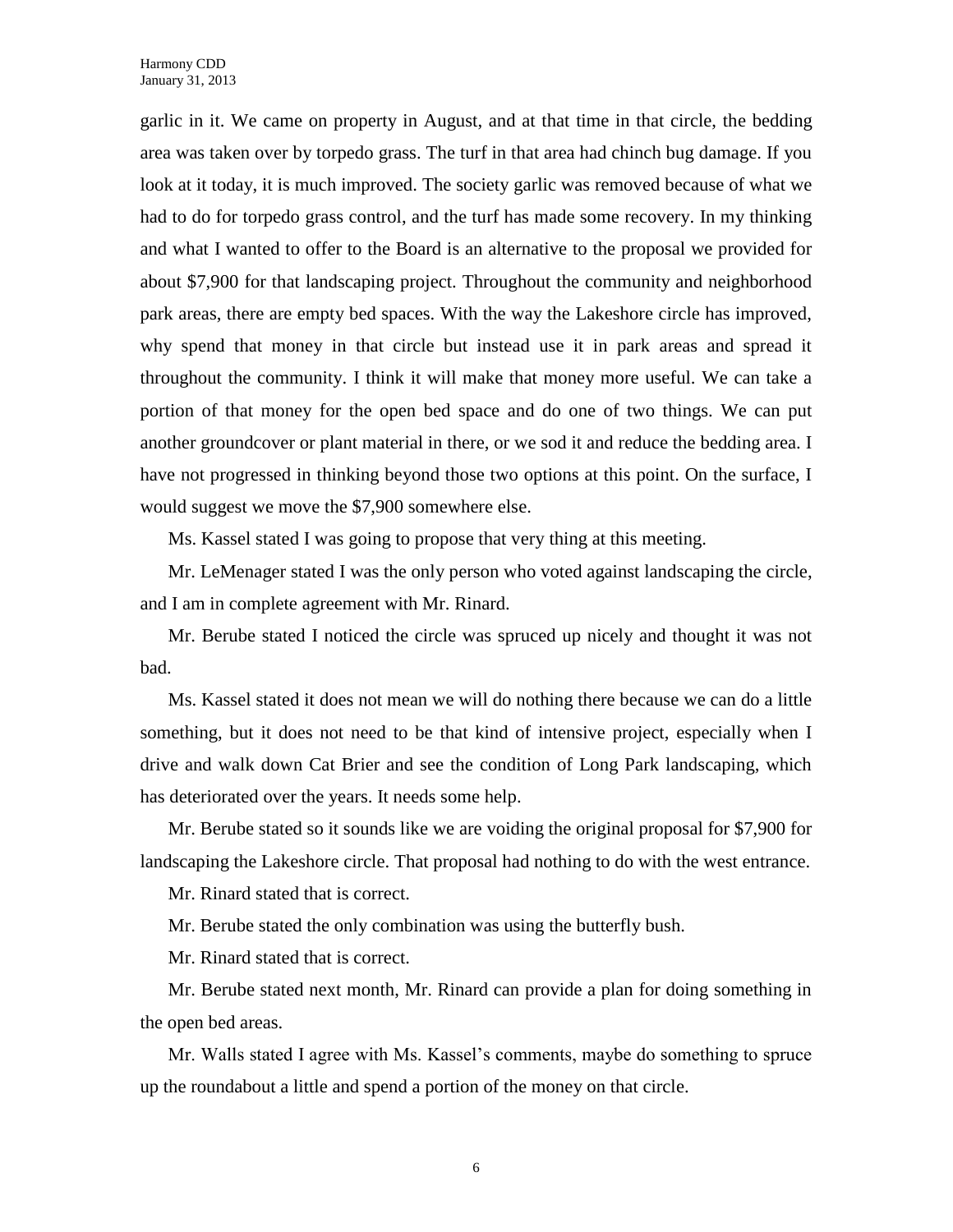Mr. Rinard stated you have the open bed space to deal with that we can address if everyone is fine with the existing material that is in there, which is zinnias. We can either reduce the bed space with turf or an alternate type of plant material to fill the space.

Ms. Kassel stated I would be happy to meet with Mr. Rinard to discuss plant materials.

Mr. Berube stated just because the proposal was \$7,900, do not feel limited to that. If it will take \$9,000 or \$10,000 to do a general sprucing up, present your proposal.

Mr. Rinard stated we already have a rough idea and have reviewed individual locations for plant counts and gaps and holes. We will review that and make sure we have covered all the areas. I think we focused on the pocket parks in the neighborhoods and not so much Cat Brier and those areas.

Ms. Kassel stated we can drive around after the meeting and I can point out the areas to which I am referring .

Mr. Berube stated I think we are all in agreement on this. There are a lot of areas with brown mulch. Some sort of color is what we all want.

Ms. Kassel stated we want plant material of some kind.

Mr. Berube stated that is correct. Big expanses of brown mulch are not what we want. It looks pretty when it is fresh.

Mr. Rinard stated it struck me that you could spend that money better in other places.

Mr. Berube stated it is a good idea.

### **iii. U.S. 192 Median**

Mr. Walls stated I have something perhaps Mr. Rinard can think about. The median on U.S. 192 at the west entrance where plant material was installed on either side, I wonder if you would think about a border around those planting areas or something better than how it is now. There are a lot of weeds that grow up into the materials that were planted through the mulch and it looks a bit ratty. I do not know if you can border that off or do something.

Mr. Rinard stated I will look into ways of keeping that curb area cleaner.

### **iv. Tree Transplanting**

Mr. Rinard stated the palm trees that we transplanted look like they are coming in and will be fine. In addition to that, I will be talking with Mr. Haskett and Mr. Golgowski about the four or five oak trees in the U.S. 192 right-of-way that we discussed to relocate somewhere on property. We will be looking to do something with those.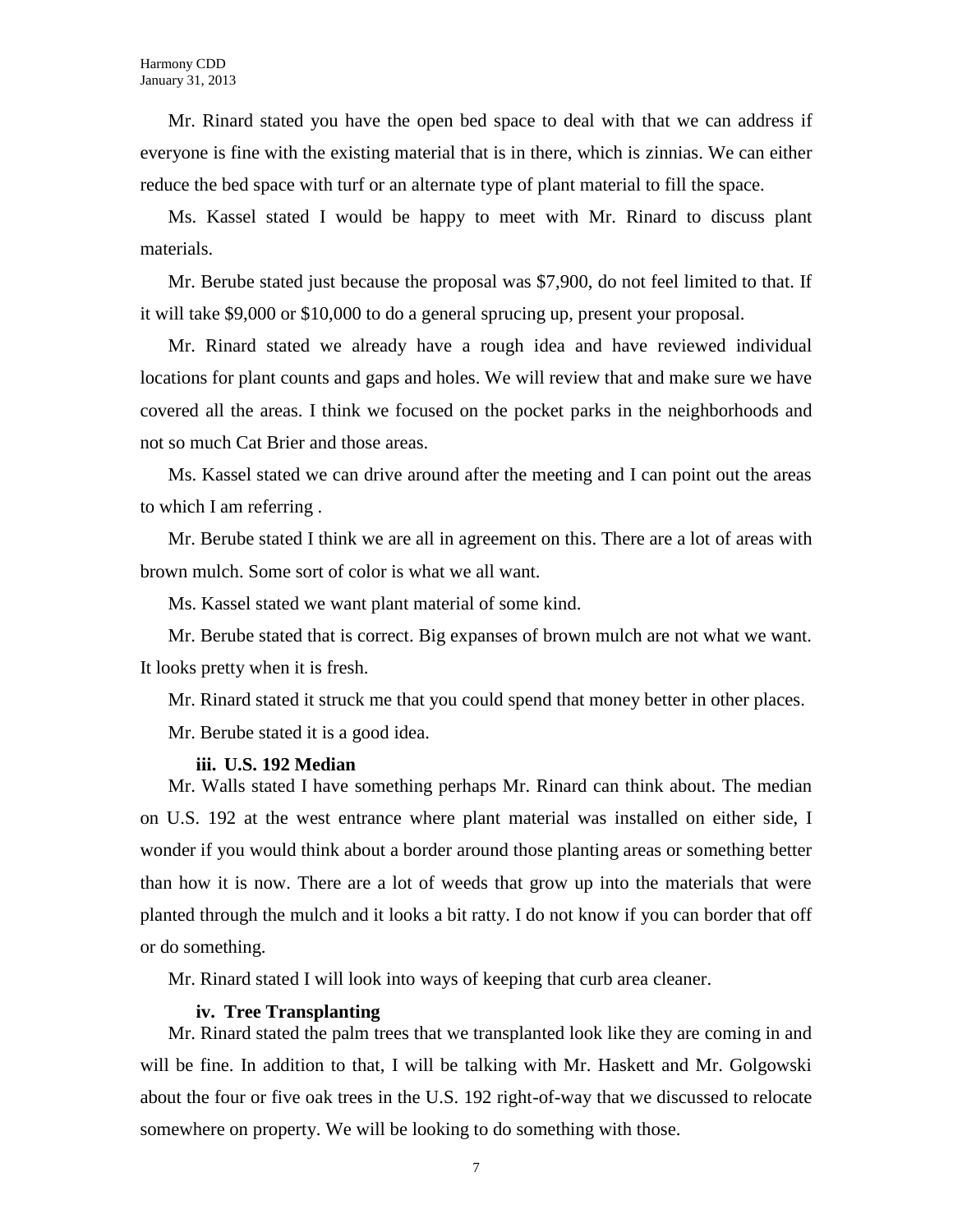Ms. Kassel asked how tall are they?

Mr. Rinard stated maybe 15 or 18 feet. They are six-inch to eight-inch caliper trees. It was part of the overall consideration of the work that was needed for the U.S. 192 rightof-way clearing. It was not part of the west entry work. We were holding the oak trees to do until this time of year since it is a little more conducive to their transplanting.

Mr. Berube stated if you are going to move some trees around, some could go alongside the school on Cupseed. There are at least three that need to be replaced. There might be some mixed trees there since I think those might be live oaks. If we are going to move trees, this might be a good time to replace at least three on Cupseed. One is a stump and one has new plant material growing on it. Perhaps we can use some of the palm trees, I do not know. Mr. Rinard can coordinate that with Mr. Haskett. Since we are doing some work at the school, we might as well have trees that look good.

### **v. Landscaping at Lakeshore Park**

Ms. Kassel asked for the landscaping that will be installed at the new Lakeshore Park facility, will Davey be installing and maintaining it? That area is not irrigated, so how are we going to ensure that the plant material that is installed is maintained over time, not just right after it is planted. Are we making sure the plant material we are using is drought tolerant? Will we make sure it does not die over time because it is not irrigated?

Mr. Nicholas stated we can tie irrigation into that area. It depends on the selection of plant material. We have had a lot of ideas on what ultimately will go there. The lumber cost ran a lot higher than the budget originally was, so we are in the process of making sure we have adequate materials. Whatever we plant will survive, and we will have a plan to make sure it survives.

Mr. Berube stated it appears that there is irrigation along that strip because there are what appear to be valve boxes. If we need to install irrigation, we have someone who can do that.

Mr. Haskett stated when we plan the system at Lakeshore Park for the additional phases, there are wires and a mainline that terminate by the sun dial across from Ms. Kassel's house. We can just add it to there and run it on an existing clock. We have pipe, fittings and heads. When we get to that point of knowing there will be substantial landscaping in there, we can address it then.

Ms. Kassel asked is it possible that if we pull material from elsewhere in the process of refurbishing that is still usable, can we use some of that material at Lakeshore Park

8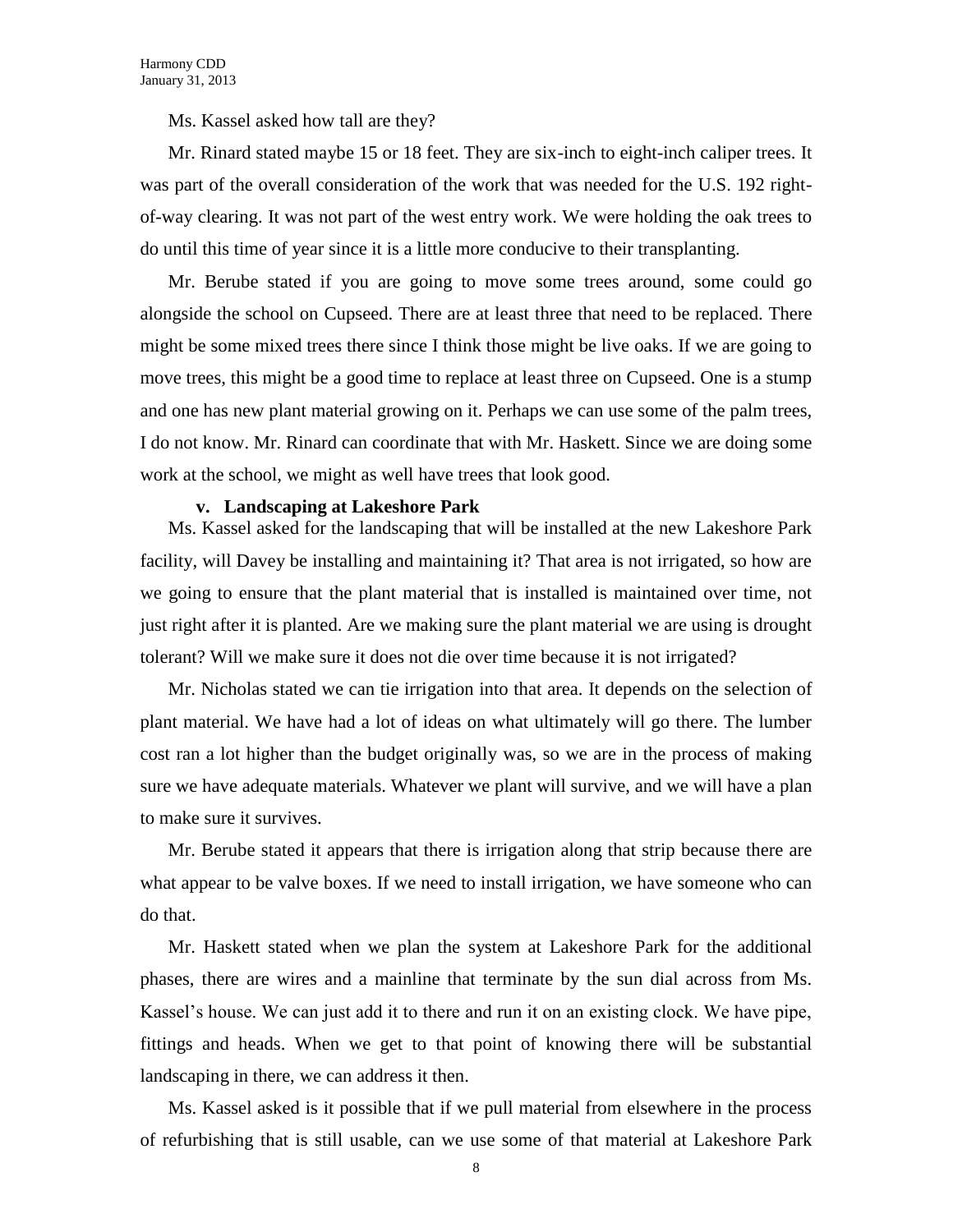instead of buying new material? There is not a lot of landscaping that is planted there, just a few bushes and trees here and there.

Mr. Berube stated those things tend to have a habit of growing as you look at what goes on. We always tend to modify our initial proposals. I expect this will happen with the landscaping, also.

Ms. Kassel asked will there be built-in benches on both of the decks?

Mr. Nicholas stated that was not in the original scope. We discussed it, which is related to the material discussion. If we have enough material onsite that we can create those, we will definitely do it. There were some other benches we were going to do outside the decks on some of the pads around the general area. I can discuss this project further under the developer's report.

### **vi. Tree Pruning**

Mr. Farnsworth stated I understood Mr. Rinard to say that they were not complete with tree pruning.

Mr. Rinard stated that is correct.

Mr. Farnsworth stated some of the canopies still need to be trimmed.

Mr. Rinard stated that is correct.

Mr. Haskett stated they started at Town Square and some of those areas.

Mr. Rinard stated that is correct that we have started some pruning, but it is not where I expected it would be at this point in time. After we complete the Dark Sky preparation this week, our efforts will be increased on that activity.

### **C. Dockmaster/Field Manager**

### **i. Dock and Maintenance Activities Report**

Mr. Haskett reviewed the monthly field activities report as contained in the agenda package and is available for public review in the District Office during normal business hours.

Mr. Haskett stated irrigation is going a little slowly right now, but we are still having cooler weather and there are not too many issues in the field. There is a little vandalism here and there that has been reported to us, including an OUC transformer and things like that. Those have been repaired and corrected.

Mr. Farnsworth asked were the cameras helpful for any of those incidents?

Mr. Haskett stated no, they were not in that particular area. We keep moving them around. I do not know if it is due to the cameras or if people got the hint, but the damage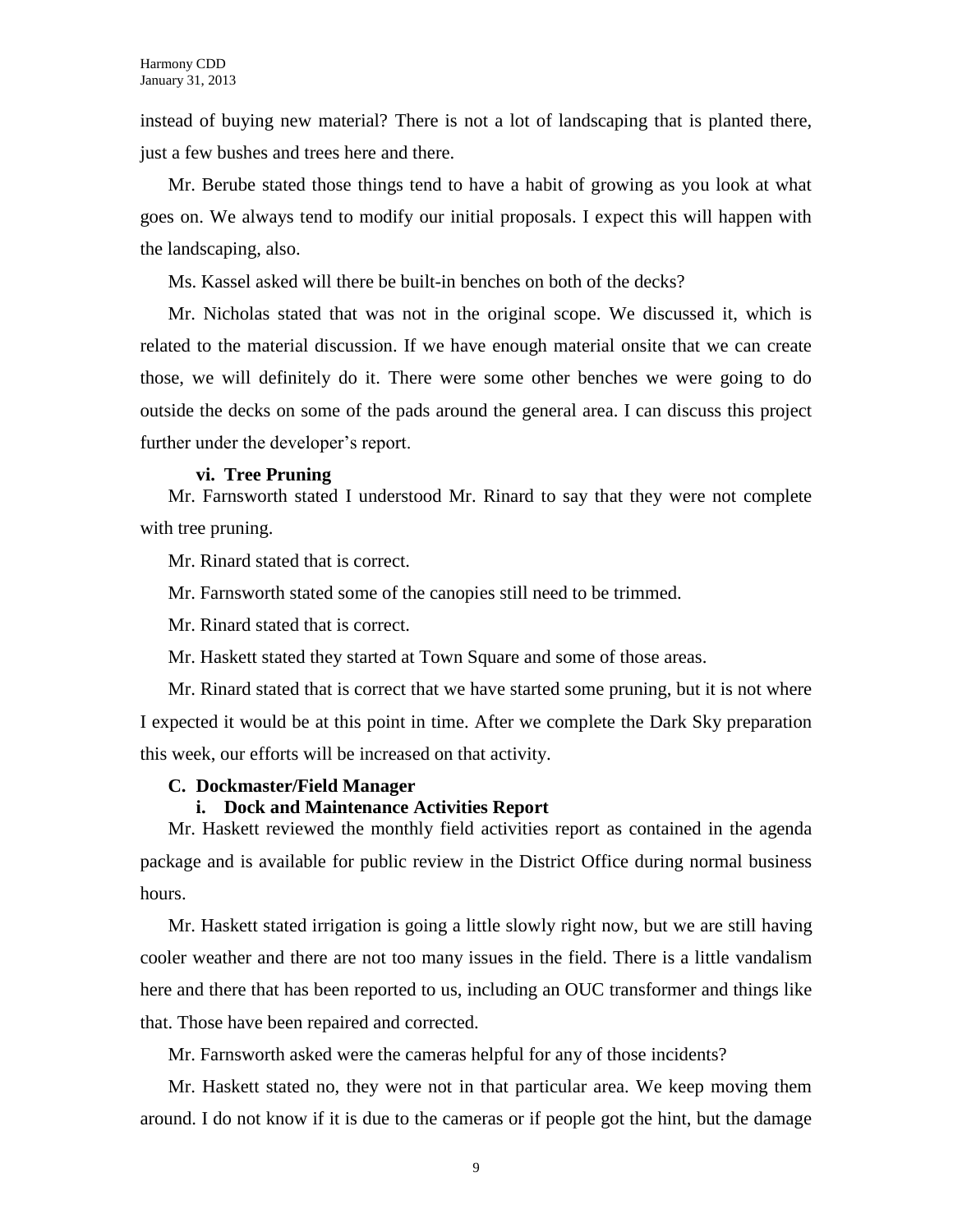we have seen in the past has not been occurring. The kids seem to know the cameras are out there. When we move them around, we see them looking in different areas. They know it is being watched.

Ms. Kassel stated one of the kids who may have been responsible for much of the previous damage was caught opening someone's mailbox on Brackenfern that had a sensor in it. The person then went out to the mailbox when it occurred, about 6:30 p.m. They saw who it was and called the sheriff. The sheriff came out. I do not know if any arrests were made, but I think the kid was talked to and admitted it. Hopefully there will be less of that kind of thing in the future. It is the same kid who was responsible for what happened at Lakeshore Park at the bathrooms.

Mr. Berube stated there seems to be one ring leader since his name keeps coming up. The mailbox capture was the culmination.

Ms. Kassel stated this was the second catch where the sheriff was involved.

### **ii. Buck Lake Boat Use Report**

Mr. Haskett reviewed the monthly boat report as contained in the agenda package and is available for public review in the District Office during normal business hours.

Mr. Haskett stated it seems that boat usage has increased. I have done a few of the boat orientations. The last one we did was on the  $12<sup>th</sup>$  with ten people who attended. That was good to see. I am happy to say that more people are using the sailboat, which was nice to see out on the lake. It is used once or twice a week now, which is encouraging.

Mr. Berube asked is someone on staff, including Mr. Haskett, familiar with how to set up and operate the sailboat? If someone asks how to operate the sailboat, do we have someone who is confident in their abilities to demonstrate that?

Mr. Haskett stated yes. I would not say any of the staff are sailors, but they can get you out there and back.

Mr. Golgowski stated I believe we are also going to offer some sailing classes.

Mr. Haskett stated that is correct.

Mr. Berube stated we have the sailboat, so we need to be able to show people how to use it.

Mr. Haskett stated we have been discussing this for about a month to get that program going.

### **iii. Staff Schedules and Boating Reservations**

10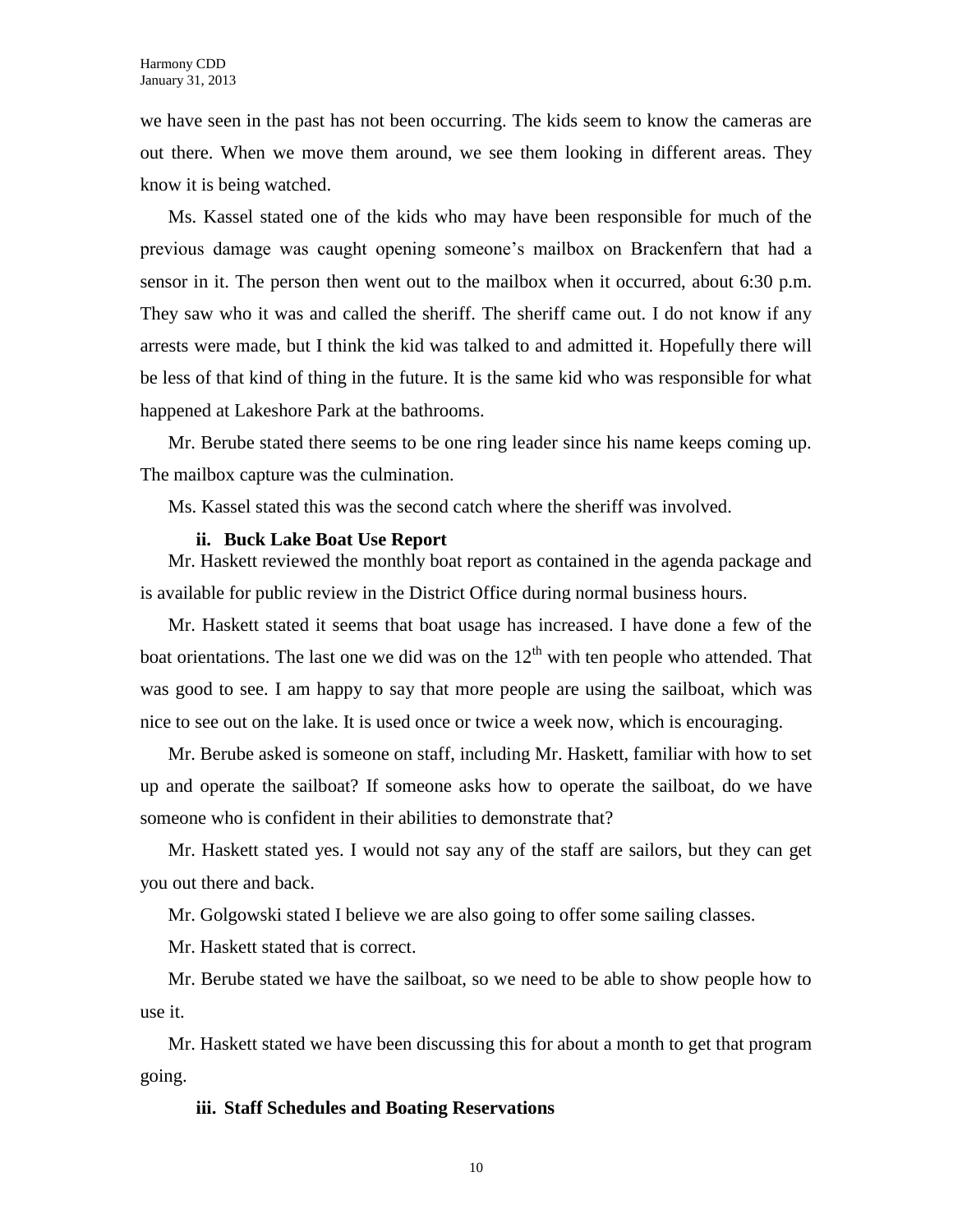Mr. Haskett stated Mr. Paul Calabro is off typically on Tuesday and Wednesday, and Mr. Rick Druckenmiller is here Monday through Friday. We try to get all the heavy maintenance work done during the week, and Mr. Calabro handles the boats on the weekends with Mr. Druckenmiller filling in as needed. We found that there are a few residents we have had to explain that during the week, boats are not available without a reservation. That throws the schedule off and it is hard to get anything accomplished when you have three or four boats coming and going throughout the day. On weekends, Mr. Calabro has the reservation list and if anyone wants a boat at the last minute, he will try to accommodate them, which he has been doing at least two or three times a day each day on weekends for the past month. There are a few residents who are common users who were a little upset, but I think they understood we need this process right now. During the week, Ms. Rosemary Tschinkel is also available to take reservations and facilitate the system that has been in place for years. It should not come as a surprise to some people.

Mr. Berube stated with any kind of luck, we will have a third staff member shortly.

Ms. Kassel asked will that change the circumstances?

Mr. Haskett stated yes, it certainly will. We will need to figure out schedules during the summer when boating hours are longer, but residents will be more accommodated.

Mr. Walls stated Mr. Calabro has done a really good job handling the boat reservations when I have been down there. He is really good with the kids.

Mr. Haskett stated Mr. Calabro is very good at calling people and making sure they are attended to, and both staff members do a good job.

### **iv. Field Management**

Mr. Berube stated I noticed Mr. Haskett's email commentary about the projects we asked him to handle. I appreciate that Mr. Haskett is busy. I want to bring to the attention of the Board that we have discussed in the past about relieving Mr. Haskett of some of his load. He has been doubled up lately needing to handle the boats since we are short staffed. As we have alluded to in the past, we need to become more self-sufficient. Mr. Haskett will be busier all the time, and we lean on him a lot because no one else will do it. Perhaps in the next budget year, we should consider some way of bringing more of the burden that he handles now under our umbrella. I think at the very least, we probably need some sort of manager/worker. I think it would be nice if he had a small office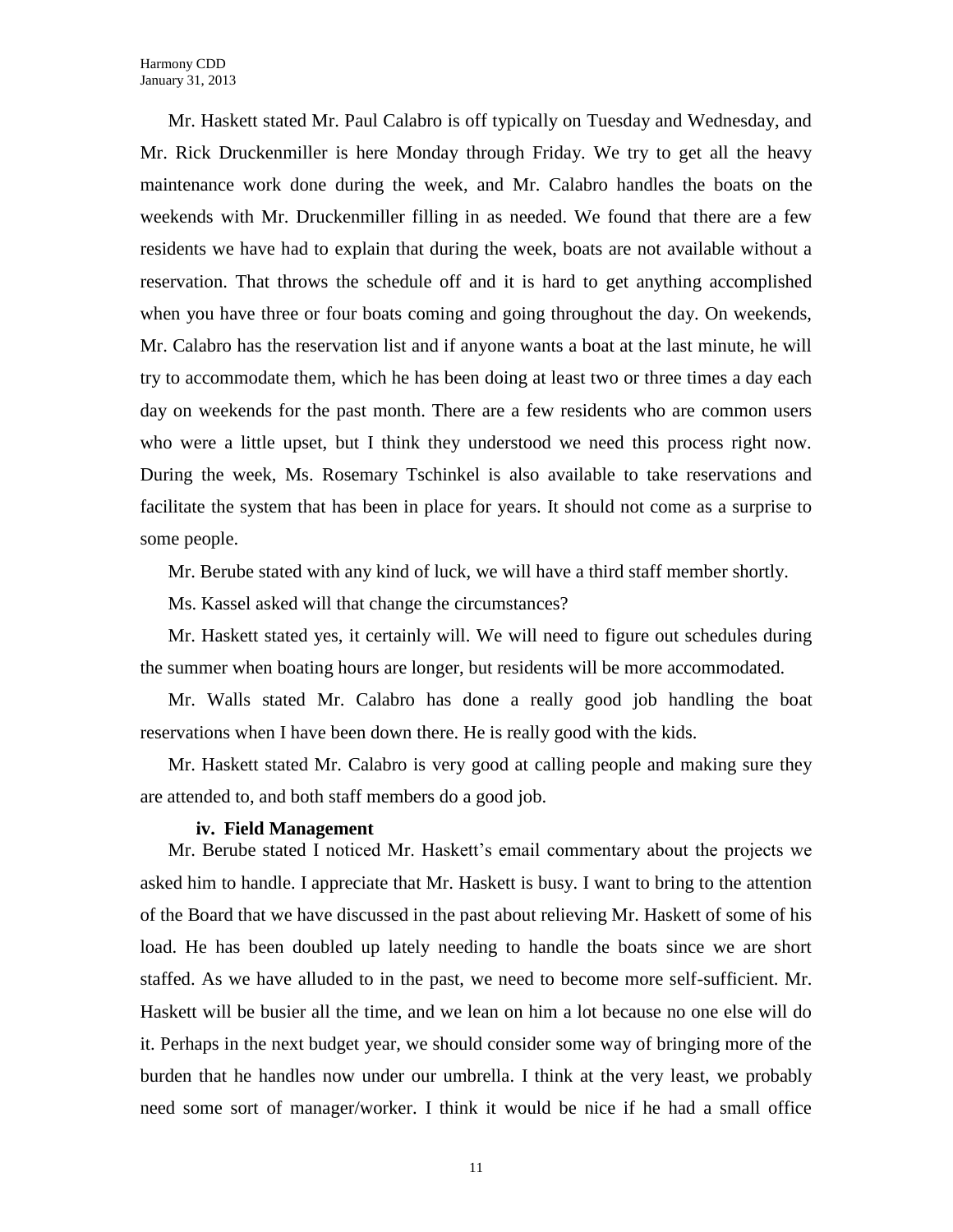somewhere. I do not know if the development company has any office space that we could rent.

Mr. Nicholas stated I think that is a fair point. Mr. Haskett serves as a stop-gap a lot of times when we do not have anywhere else to go for things, like riding around and picking up materials and looking after the staff. Those are active management activities, and I think at some point as the community grows, we need to think about how to sustain the things that we have said that we do, like the boats. It is fine if we do not have any major projects going on, but we are seeing an increase in activity. Our teams here are always integrated and helping. We serve as consultants for the Board and the District Manager. If we have nine projects, and eight of them have a lot of capital invested in them and one has to do with removing marks on the boat ramp, Mr. Haskett has to prioritize that list. I do not want any unfair criticism to come back toward Mr. Haskett if we are in one of those cycles, which we seem to be right now. We are trying to open the commercial center, and some houses are under construction. There are a couple things we are dealing with in that regard that should be completed shortly. Everyone is happy to fill in, but I think when there is too much to do, some things spill over. We should think about that. The response cannot always be to call Ms. Tschinkel or someone in Celebration. There needs to be some active management onsite as a fall back plan.

Mr. Berube stated it is not a criticism of Mr. Haskett, and I understand he is very busy. If you look around, you can see there is plenty going on. We have alluded to this idea before of getting more things under our umbrella. Mr. Haskett will still be a strong liaison because of his experience and other knowledge that is needed. But the mundane things of calling suppliers and ordering materials and getting quotes on pool furniture can be done by someone else. It takes a lot of time.

Mr. Nicholas stated Mr. Haskett enjoys it and he is very detailed about it. I do not mean to pull any of that away, but certainly, it is something to think about as we move into busier times.

Ms. Kassel asked how does Mr. Haskett feel about this and the timing of it? Is it also something that is cyclical and we simply need to be patient when there is something major going on? When it cycles down, then will Mr. Haskett be available more? How soon do we need to start thinking about this, in the next fiscal year or in two years?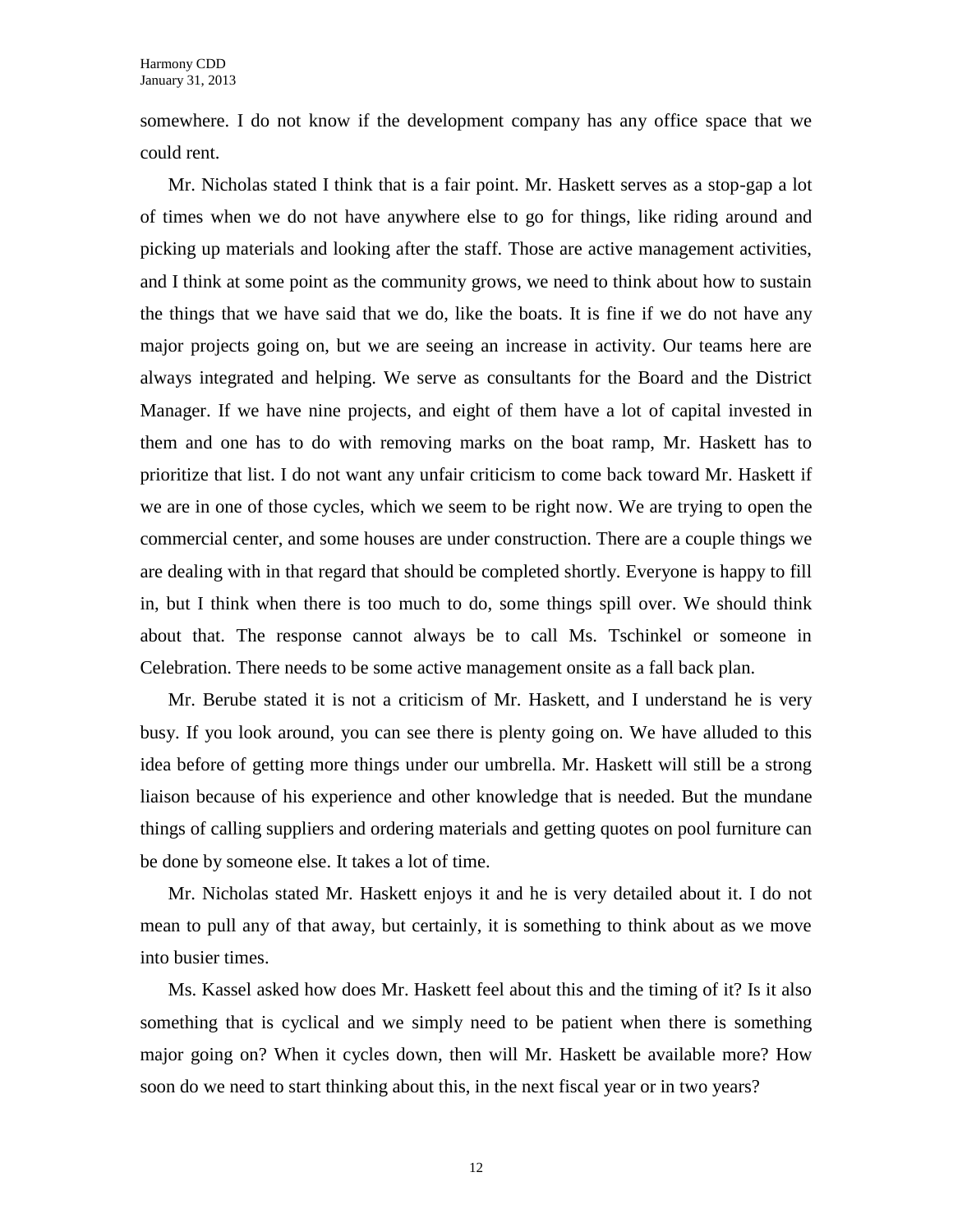Mr. Haskett stated it would be a position where the person needs a lot of on-the-job training, so you would need to plan for that. It will not be learned overnight or in a few months. It will take quite a while, but at any point, you can consider it in the budget. You also need to think about the utilities, phone, cable, computers, and all those things that we provide with the service that I am providing. There will be some expense to it. It is not just adding on another person, since there is a little more to it than that.

Mr. Farnsworth asked will this be a fourth person?

Mr. Berube stated it almost has to be. I think we need an office space. We already provide cell phones, and everyone can live with a cell phone nowadays. It would be nice for someone to have a desk to prepare proposals or meet with suppliers. I think that would entail an internet connection and more than likely a small pickup truck. We have some vehicles that we own, including some mules, and every now and then, they need to be hauled to town for service or used to pick up various supplies at Home Depot. Currently we are paying an employee to use his own vehicle. I think sometimes, as this community grows, there might be a need internally for a small pickup truck. I do not think it is out of the range. It does not necessarily have to be new, but it needs to be a vehicle that is tagged and used here by our employee. We would then have four employees, and it would also eliminate the risk of having one of their vehicles out on the road on company time. I have a rough plan in mind, and my thought is when we start the budget process in three or four months, we ought to look at doing this. The development company activities will not get any slower. It is going to stay busy, and our constituent base is growing with more people moving here. There will be more buildings going up in Town Center as well as more new homes. It is time we spring ahead. When you look at a lot of the things that can come more in-house, such as painting buildings, if we have staff on hand available to do it, we can eliminate a certain number of outside suppliers. It will not be budget neutral, but it might not be as big of an impact to the budget as we might otherwise think. I wanted to raise this issue and let everyone know my thoughts. I see a lot of heads shaking in the affirmative, so it looks like we are all in agreement. I will work on this more and provide some numbers.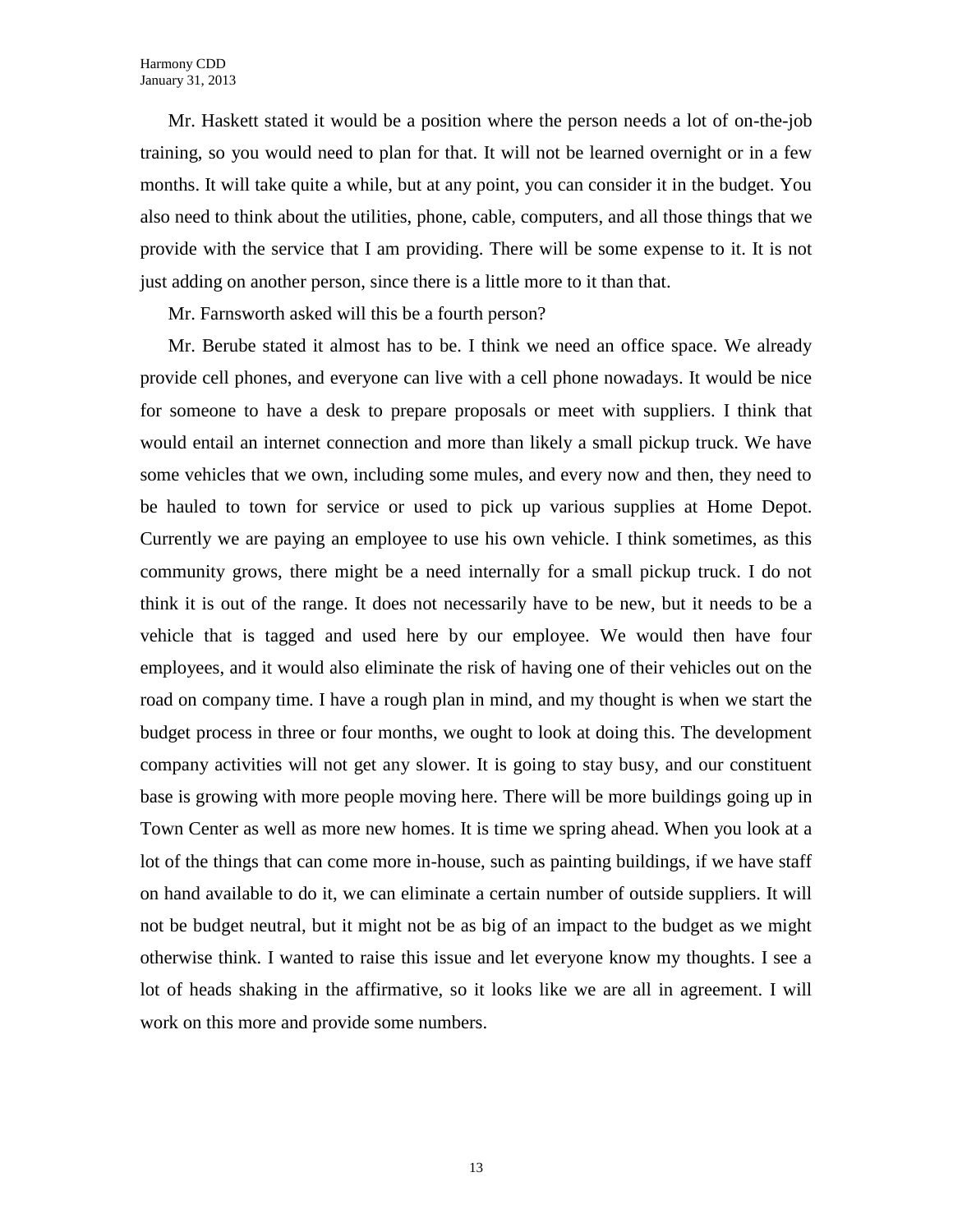### **FIFTH ORDER OF BUSINESS Developer's Report**

### **A. Lakeshore Park Project**

Mr. Nicholas stated we are nearing the end of the structural part of this project. The concrete has been complete for some time. We will get ready to call the District engineer and ask him to verify the structures and make sure he approves and signs off on them. Mr. Golgowski reminded me that there is a bench swing at the far end of the east boardwalk that has to be delivered. There is also one bench at the west end of the boardwalk. The bump outs did not contemplate any of those stopping points, but there is one at the end. We have some inspections to do with the engineer, and we need to make sure the quality control is in order with the actual work. We are in the process of finalizing the funds and reviewing the punch list and the final landscaping. Perhaps in a month, we can have a conversation about beginning to turn over the project to the District.

### **B. Model Homes**

Mr. Nicholas stated when we have a model on a main street, once upon a time, the builder took it upon himself to make some adjustments to the landscaped area between the curb and the sidewalk in order to make the path a little more reasonable for curb parking in front of the home. That was met with some resistance, and it might have been the way it was done then and it was not requested, but we are in a situation now where we have a model home on Schoolhouse Road. David Weekley is the builder. There is St. Augustine in the tract between the curb and the sidewalk. St. Augustine is not really a turf that is set up to handle foot traffic very well. There is really no other way to walk to that home other than through the turf unless you go to the corner or go to the back. We would like permission to lay some decorative pavers to connect the sidewalk to the curb. It would not include any landscape material, just some hardscape that we can undo and replant St. Augustine when we are done with the model home and it is conveyed to a home owner.

Mr. LeMenager stated I think it sounds great.

Mr. Berube stated I think it is a positive thing because you will not have beat-up St. Augustine. Anytime you have a model home like that where it makes sense, you should do it.

Mr. LeMenager stated one resident has done it anyway.

Mr. Berube stated I do not see any problem with it.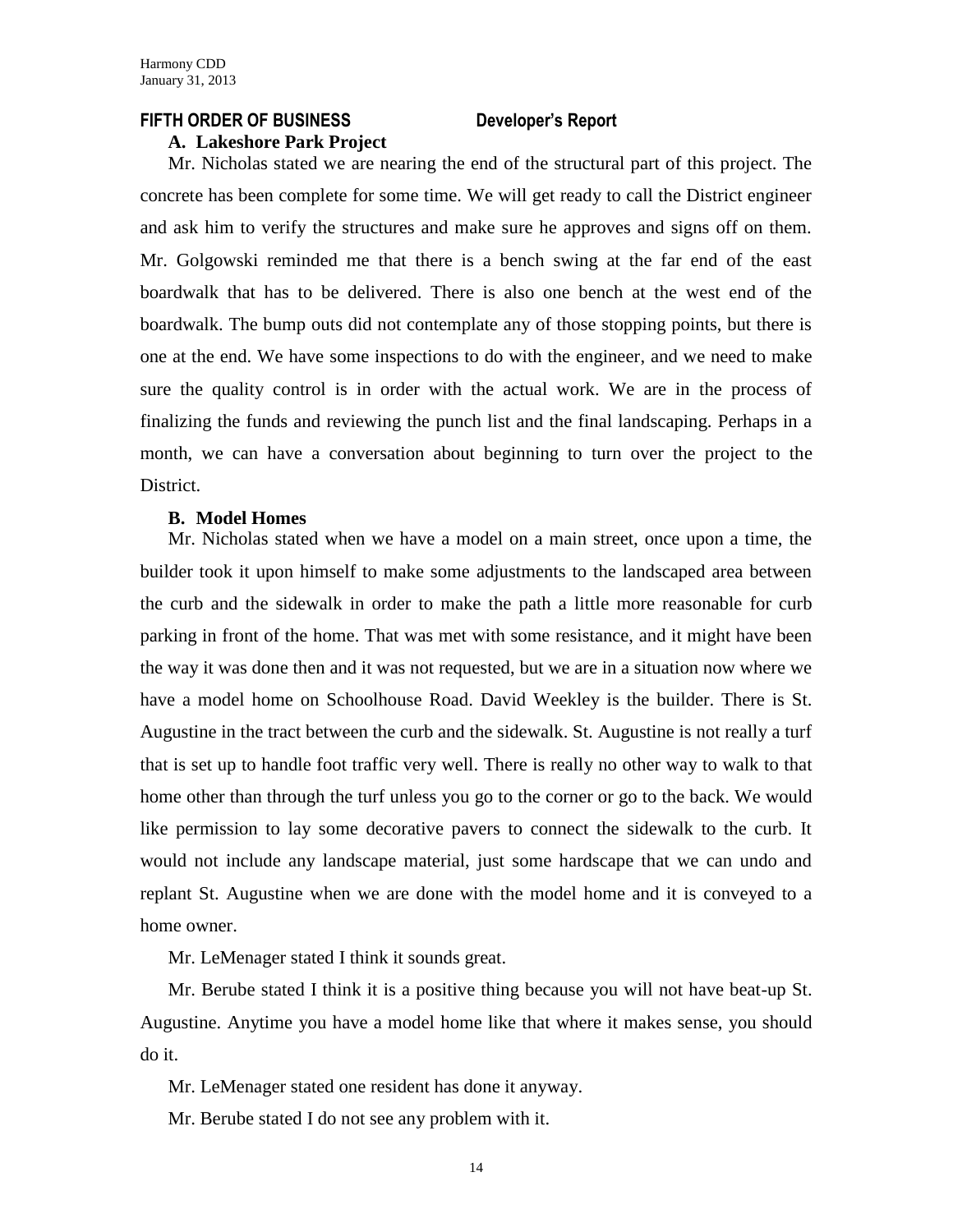Mr. Nicholas stated it will save the landscape and keep mud out of the house.

### **C. Harmony Community School Landscaping**

Mr. Nicholas stated we had conversations at other meetings about landscaping at the Community School. I have some thoughts and I hope the Board members have also been collecting information. I have an exhibit that shows the school property. The yellow property is land that the CDD owns and currently maintains at the boundary of the Community School. The yellow line is the property boundary. It is within the scope of services for Davey to maintain. The areas in blue are the high-visibility areas that we have been discussing that fall between the edge of the CDD ownership boundary and not quite all the way into school property but on the edge. Birchwood Acres donated this site to the School District to build a facility. It was in the middle of an already-populated neighborhood that was already planned and developed. For the most part, the process was that we took the normal CDD buffer that exists everywhere in all the neighborhoods and donated the land inside of it. Then we, in conjunction with the School District, planned and designed the civil work and the building for the prototype school. We do not donate schools every year. For Harmony, this was a one-time major event. If you look at the CDD boundary everywhere else in the neighborhood, we prescribe a code that builders have to follow with setbacks and the way they need to build the home and the building pad in relation to that boundary. We do not really have a code for schools and donated property like this since it was a one-time event for us to do. Had we done it in a little bit different sequence from the beginning, we might have asked the School District to design their school on a CADD file with our piece of land. Then we would have looked at the hardscape, the drive aisles, the curb lines, and all the proposed features of the building. We would have then drawn some irregular shape on the boundary and left that as the CDD boundary and donated everything else to the school. It did not happen that way; we just drew a straight line and donated the land inside of it. There are a couple areas that are sort of in the middle. The reason why we are focused on it now is because the quality of landscaping has been a concern. The material was installed five years ago and it is expiring.

Mr. LeMenager asked would the School District give it back to us?

Mr. Nicholas stated that is one solution, but I want to let you know about the work that has been done since the last meeting. We recognize that the landscape materials are expiring. We are going to make an investment to get the landscape that is there back to its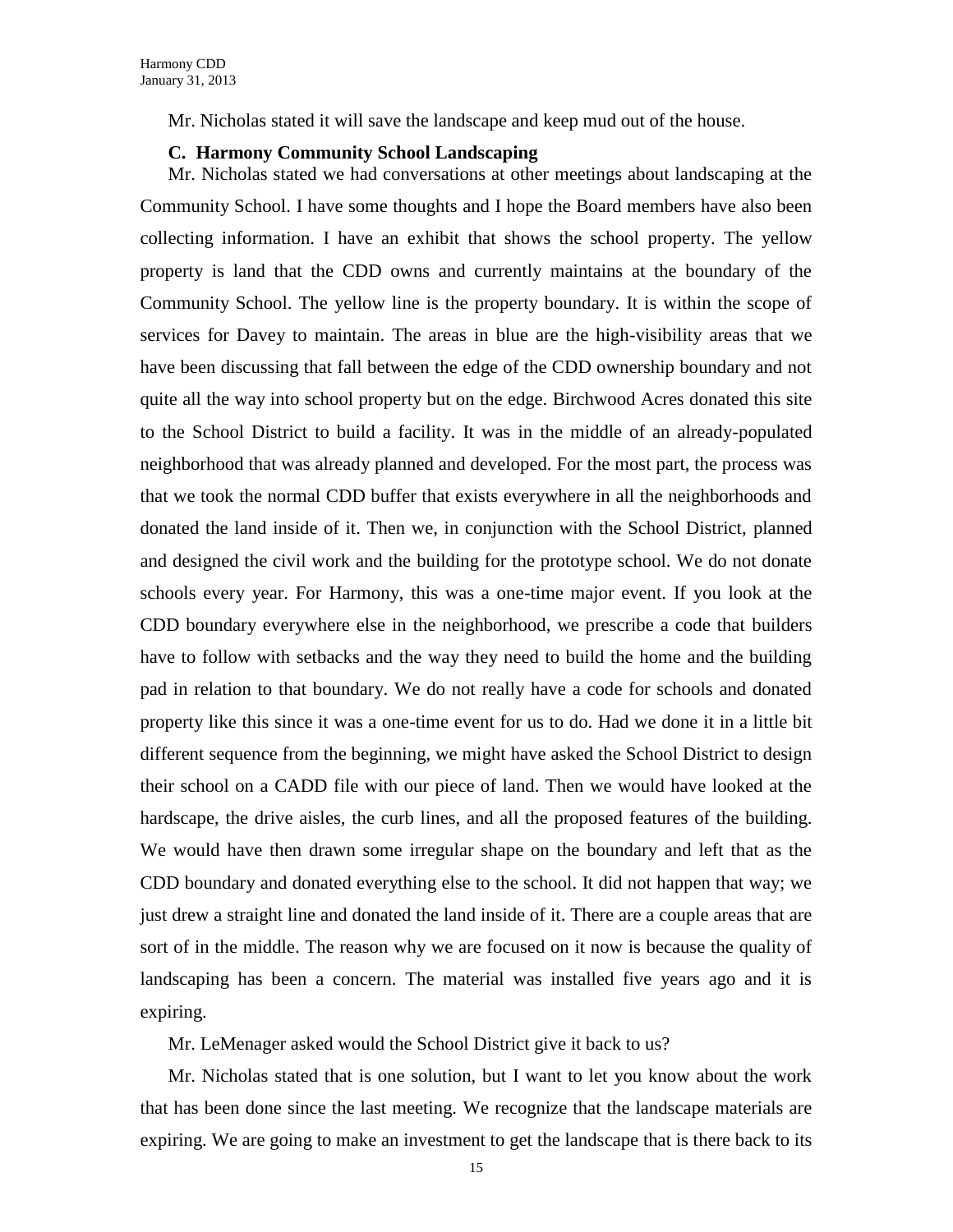installation grade. We will spend that money through Davey and they will do that work. Davey has also volunteered to absorb the maintenance of that material that they are going to install through the end of this fiscal year. That gives us between now and then to decide what happens on October 1, 2013. I do not want to saddle Davey with that responsibility if there is no chance that this Board will (1) assume some responsibility for that work going forward on a landscape easement basis, or (2) allow me to engage with the School District attorneys to discuss them quit-claim deeding that property back to us.

Mr. LeMenager stated I think that sounds like a wonderful idea. It makes the whole inter-governmental cooperation problem go away. What a great way of thinking outside the box.

Mr. Farnsworth asked are we talking about these two blue areas?

Mr. Nicholas stated yes.

Mr. LeMenager stated to me, those fit the definition of a park. I like it.

Mr. Berube stated I realize we do not govern by public opinion, but there was some public opinion shared on a couple of the chat groups. It seemed to me that the overwhelming number of people who joined in the chat said not to maintain it if it is not our land.

Mr. LeMenager stated that is exactly what they said.

Mr. Berube stated I think if it does come back to us, whether it is ours or not, I think we will probably agree to follow it up. But at least we do not set a precedent of spending public money on someone else's property, whether it is public property or not. If that comes back on a quit-claim deed and becomes CDD property, I do not see any issue at all.

Mr. LeMenager stated I agree.

Mr. Farnsworth asked are we currently irrigating the yellow area?

Mr. Nicholas stated yes.

Mr. Farnsworth asked then we would take over the irrigation on the blue area?

Mr. Nicholas stated yes.

Mr. Qualls stated I think you have three really good choices in front of you and a lot of time to contemplate those choices. I think it is a policy decision if you want to take the option of having a quit-claim deed or however you want to do a transfer. I have also looked at the interlocal agreement, and I think it is a more viable option than I have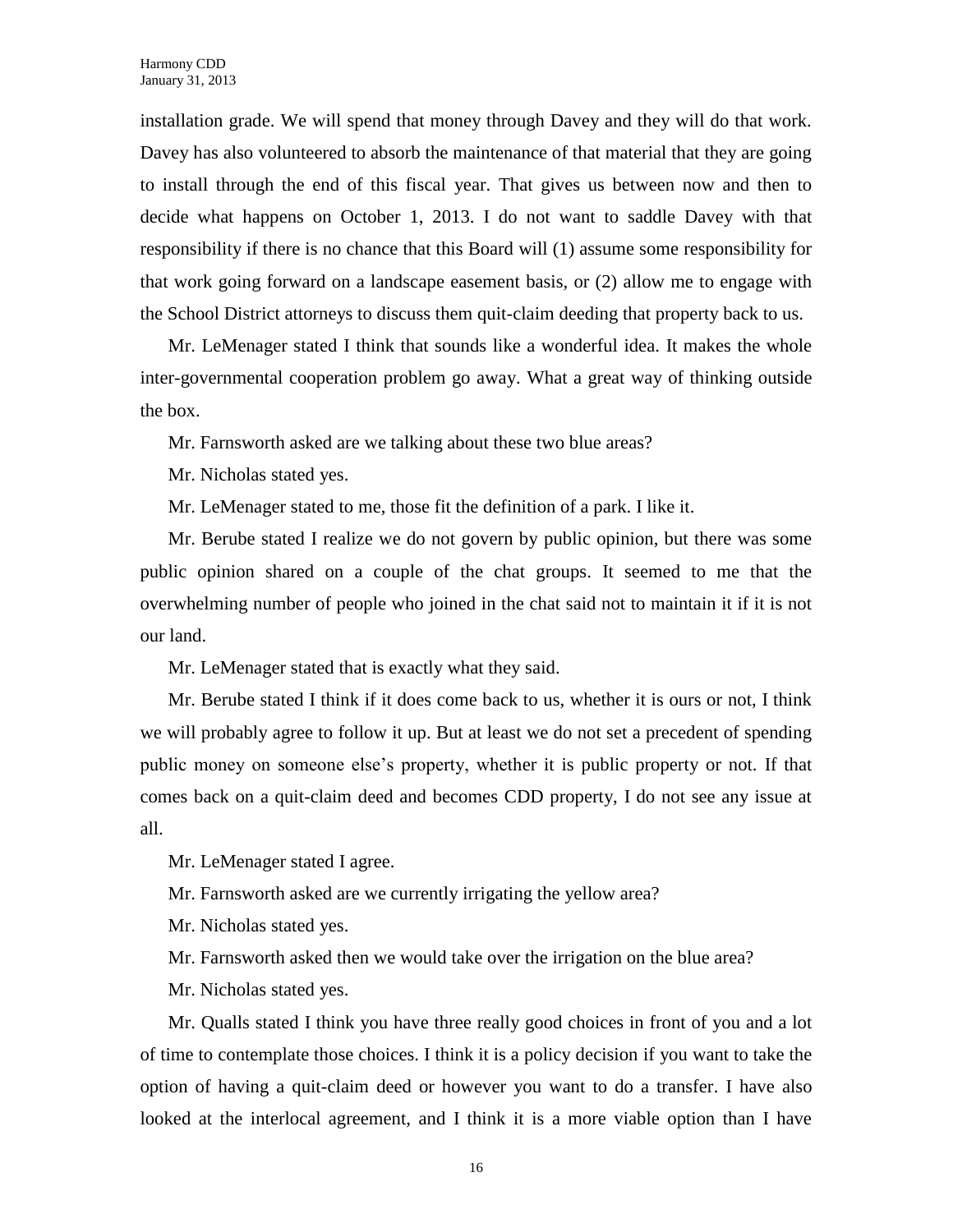articulated. I looked at the Statute, and it is all about economies of scale. If it makes more sense for the CDD to get together with the school because there will be overall savings or overall benefits, and if each entity is doing what it does best to create economies of scale, then what the CDD does best is maintain infrastructure, such as landscaping. The overall quality will increase and the overall cost to keep that quality would decrease, so that fits precisely within Chapter 163, Florida Statutes. The third option is to do nothing. After thinking about it more and after talking about it with Mr. Kenza vanAssenderp, I wanted to soften some of the things that I said in previous meetings. I studied Chapter 163, Florida Statutes, which deals with interlocal agreements, a little more thoroughly.

Mr. Walls stated I appreciate all the work that Mr. Nicholas and his staff have spent looking into this. I think if the blue area had been CDD property in the beginning, we would have been maintaining it all along and it would look different right now. Some of the problems we are having with the school being unable to maintain their property to the standards that the CDD does, it is bleeding over to our property and it is causing us to spend more time and money on that property. I think it is a benefit. We are talking about a sidewalk between our piece and their piece. If you have weeds on one side of the sidewalk, then you will have weeds on the other side of the sidewalk. As we move along, listening to the plan here, whether or not the school deeds us that property, I think there is a benefit to us maintaining that property along the sidewalk. It sounds like the development company is going to spruce up the plant material to the level they should have been, and we will receive free maintenance from Davey. I do not see how we can go wrong by doing this. You end up with a nice-looking school and an improved community, which helps the development company sell houses and increases our property values. I cannot imagine the maintenance costs for these little areas going forward will be a huge amount of money. I think the concern that a lot of people had on those chat forums was that they were under the impression that their CDD assessments would be raised to pay for this, which I do not think will be the case at all. I like this plan. I appreciate all the work that the development staff has done. My whole goal in raising this was to get the school to the level that the CDD is regarding landscape maintenance. I think that is where this plan gets us, and I think it is a benefit for everyone.

Mr. Nicholas stated this is not finalized at all. I have not done any work with the School District other than a few conversations to lay down some groundwork. We still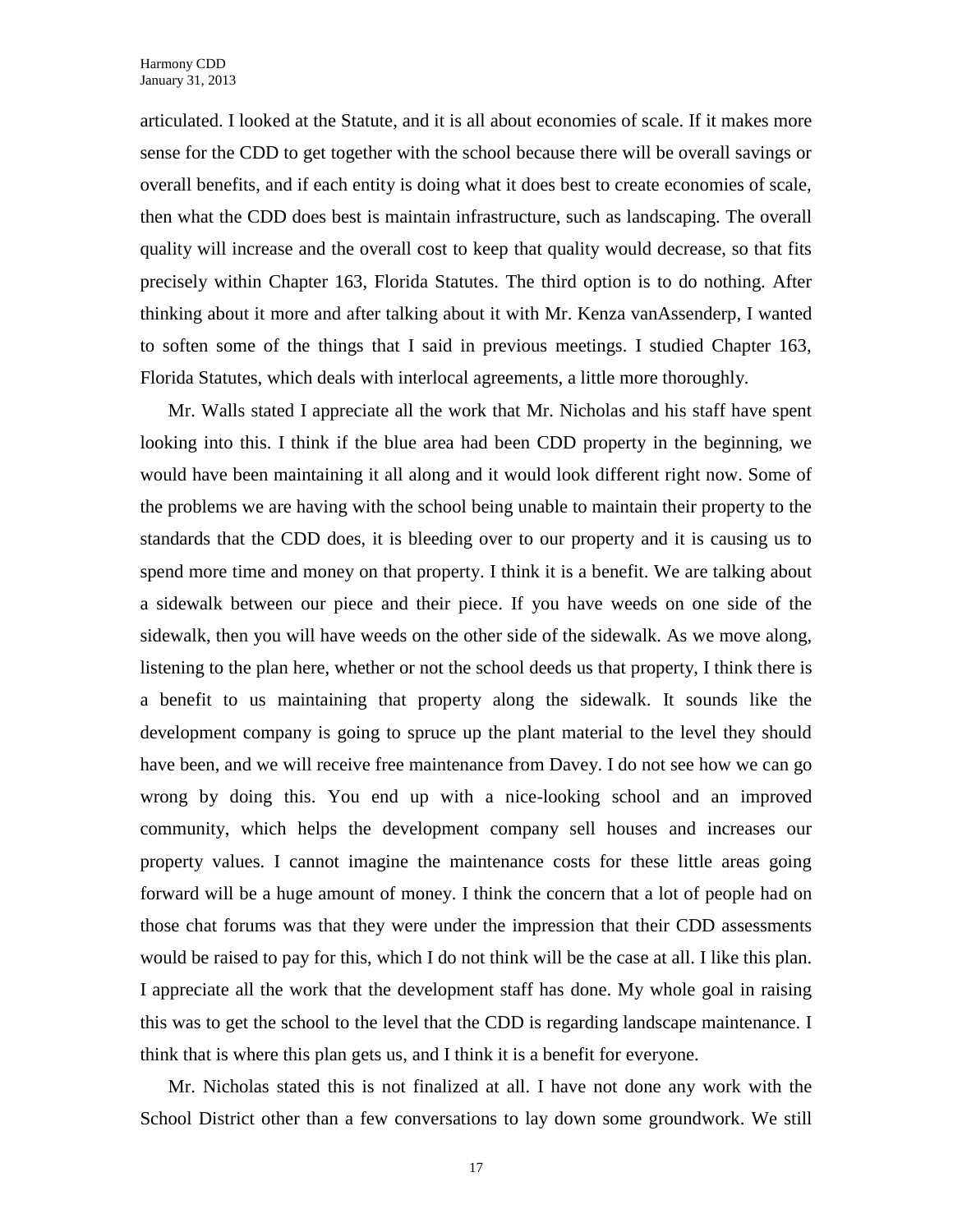need to engage them in the process, and we will make it really inexpensive whatever that is. As long as they are willing to work with us, we can continue to proceed.

Ms. Kassel stated I took a look at the school property, and I do not feel that the landscape maintenance or the quality of the landscaping is much different than it is elsewhere in Harmony on CDD property. I feel like the school is maintaining it to about the same state as Davey is maintaining property elsewhere in Harmony, so I do not think we should pay extra. It is not just about the payment, though. It is also about listening to the people who elected us to represent their opinions and how they feel Harmony is managed. There were a number of school administrators and facility engineers who said that the school property needs to be maintained by the school. If we do a quit-claim deed, they will just see it as a way for the CDD to take over landscaping. Even though it will not raise our CDD assessments this year or possibly even next year, it is money that we are not spending on property that is already CDD property. For those reasons and a couple others, I am not in favor of this. I realize I am the lone opponent of this idea.

Mr. Berube stated in the past, I agreed with Ms. Kassel's position, but as I looked into this further, I changed my mind, even considering comments from the residents. The problem with chat room opinions is you get six or eight people who tend to fester a burning fire. Beyond that, I think we are in a unique situation. I do not know how many communities have a school set in the middle of where people live. To me, that sways me off center a little on this because the school is right in the middle. You can have all these interlocal agreements where there is a school in the community. I have driven through a lot of communities, and there are not many with a school in the middle. Usually the school is in a corner by itself. This school is on a main roadway. I am not discounting Ms. Kassel's opinions because I felt the same way. I am moving more toward center with this. I think we can make it look pretty despite the seeming objections of people. I read that most people do not want their assessments increased, and I think we all agree as a Board that we are not going to increase them. I realize we are spending money that we could spend somewhere else, but I think we have been good at shifting money and saving money in various categories. I think we can accommodate this without any big deal. I think we should try to move forward with a quit-claim deed.

Mr. LeMenager stated all we are talking about is moving the border from the sidewalk to the parking lot. That is all those blue areas are, which is between the sidewalk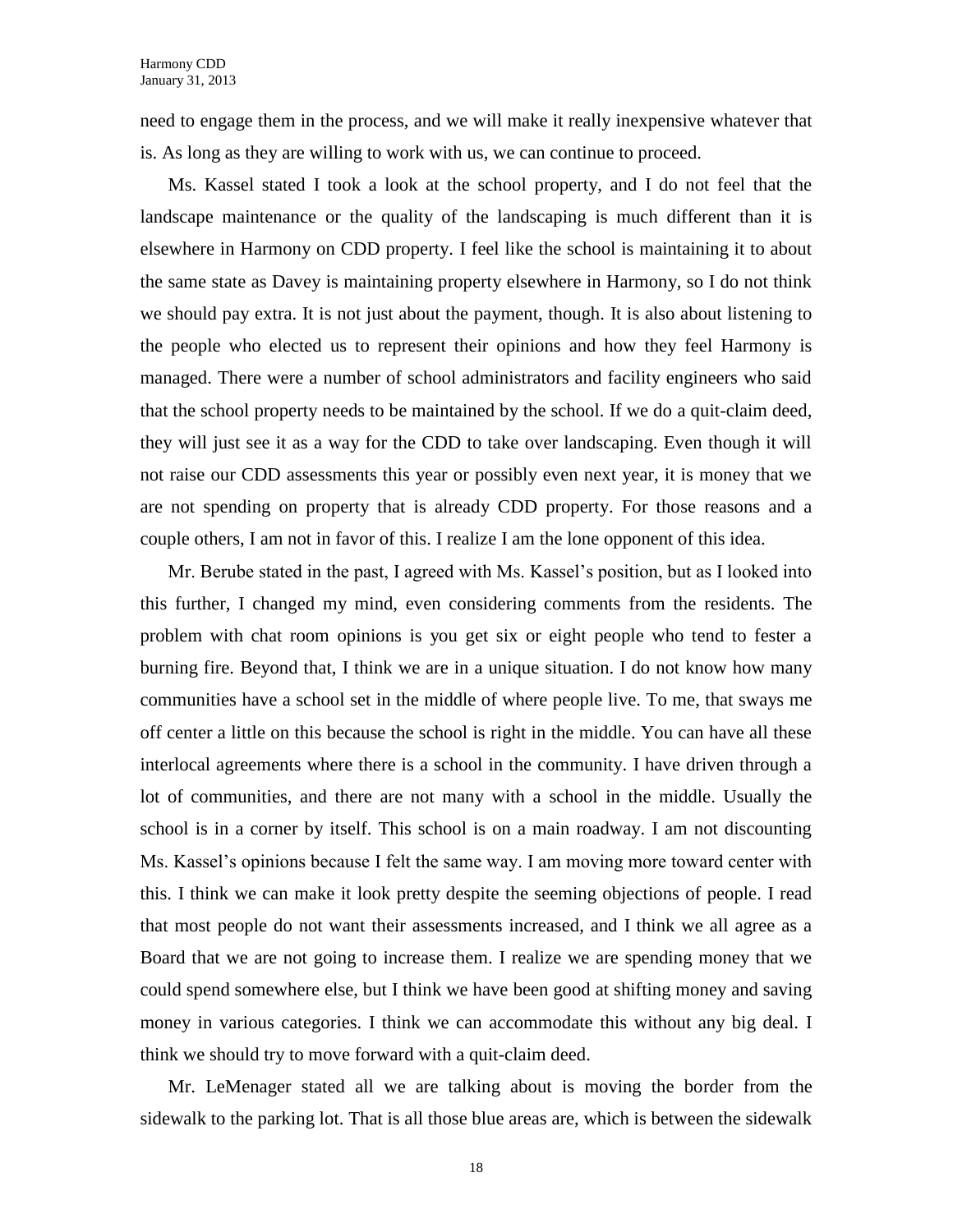and their parking lots. They are extremely small pieces of land. I think people are thinking that we are going to trim their trees under the windows and we are going right onto their property. The scope of this is really tiny. We are just talking about stopping at the parking lot instead of stopping at the sidewalk. It is two little islands.

Mr. Walls stated if you move south down Schoolhouse Road, we maintain either side of the sidewalk down that road. So this is no different than other places that we maintain.

Mr. LeMenager stated that is correct.

Mr. Berube stated there is a number we do not have. What does Mr. Rinard anticipate on an annual basis as a contract addendum?

Mr. Nicholas stated there is no turf, just bed areas.

Mr. Rinard stated it might be \$5,000 to \$7,500 on an annual basis.

Mr. Berube stated even if it was \$12,000 annually, it is only an additional \$1,000 per month.

Mr. Nicholas stated when we redo the landscape, we will consider the sustainability of the maintenance. We will absolutely consider native plants.

Mr. Berube stated the final issue is the cost of this maintenance going forward. I think we just found out it is a relatively minor cost.

Mr. LeMenager stated I like the map because it really brings the scope into perspective and shows it is not that big of a deal.

## **SIXTH ORDER OF BUSINESS District Manager's Report**

### **A. Financial Statements**

Mr. Moyer reviewed the financial statements as included in the agenda package and available for public review in the District Office during normal business hours.

Mr. Moyer stated as we anticipated, we have received \$324,000 of our non-ad valorem assessments, which would indicate that Harmony Development Company has not paid their non-ad valorem assessments levied on the tax roll. We are 54% collected and a year ago, we were 52% collected, so we are on track in how we have been collecting assessments in this District for a period of time. On the expenditures, we are \$7,200 under budget on administrative, \$9,724 under budget on field management, \$12,867 under budget on landscaping, \$7,300 under budget on utilities, and \$17,000 under budget on operations and maintenance. Overall, we are \$54,000 under budget through the first quarter of our fiscal year.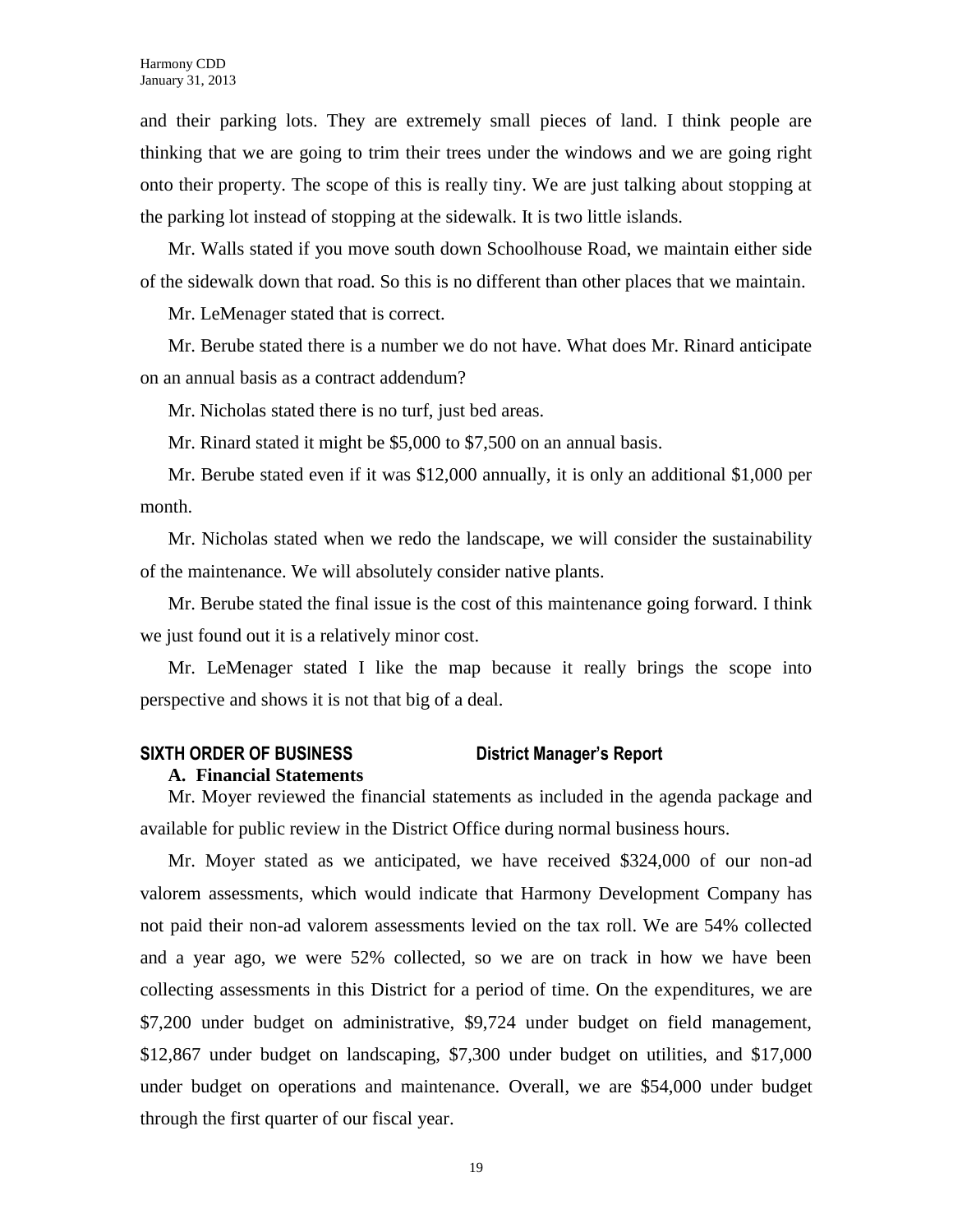### **B. Invoice Approval #153 and Check Run Summary**

Mr. Moyer reviewed the invoices and check summary, which are included in the agenda package and available for public review in the District Office during normal business hours, and requested approval.

Mr. Moyer stated Mr. Berube emailed me and expressed his concern about whether or not Severn Trent was making the appropriate deductions. Severn Trent provided a chart, and with the approval of the check register, that is all squared up. They are deducting what they said they would deduct.

Mr. Berube stated I agree. For the benefit of the Board, we have been receiving a \$1,300 discount on our monthly management fee from Severn Trent as reimbursement for the prior assessment situation and the resulting legal fees. October's and November's invoices did not reflect that discount, and then it showed up on December's invoice, so I questioned it. The whole package this month included some credit memos, which were for \$1,500 each. It was very unclear. I asked Mr. Moyer about it, and it sounds like he did not catch it either. There is no doubt in my mind that they did it right, as evidenced by the worksheet that I believe Mr. Koncar provided. My concern was that it is not clear. When you get a bill that is wrong in the amount of \$1,300, and there is a credit memo that is not documented for \$1,500 because it includes \$1,300 plus a \$200 adjustment from an estimated overtime account, I could not decipher it, so that is why I asked the question. With the reimbursements we are receiving, Severn Trent's invoice has multiple adjustments for multiple months, including the employee situation and everything else. A little more clarity would solve the issue on the invoice. Obviously, whoever wrote the credit memos knew what they meant.

Mr. Moyer stated there is a schedule on page 14 of the financials that shows those deductions. I think the person who put this together can be requested to update it and make it a part of this package so you can follow it that way.

Mr. Berube stated it all works out fine. But the problem is when you look at it, for months, our management fee has been \$3,365.33. For October and November, it went back to the other amount of \$4,665.33 with no explanation. December's invoice is at the reduced rate. For two months, it looked like the \$1,300 credits disappeared. Then we have been getting credits and adjustments for months because of the employee situation. When I saw the two credit memos, I thought they had to do with the employees. When I looked at it, I could not find \$1,300 credits anywhere.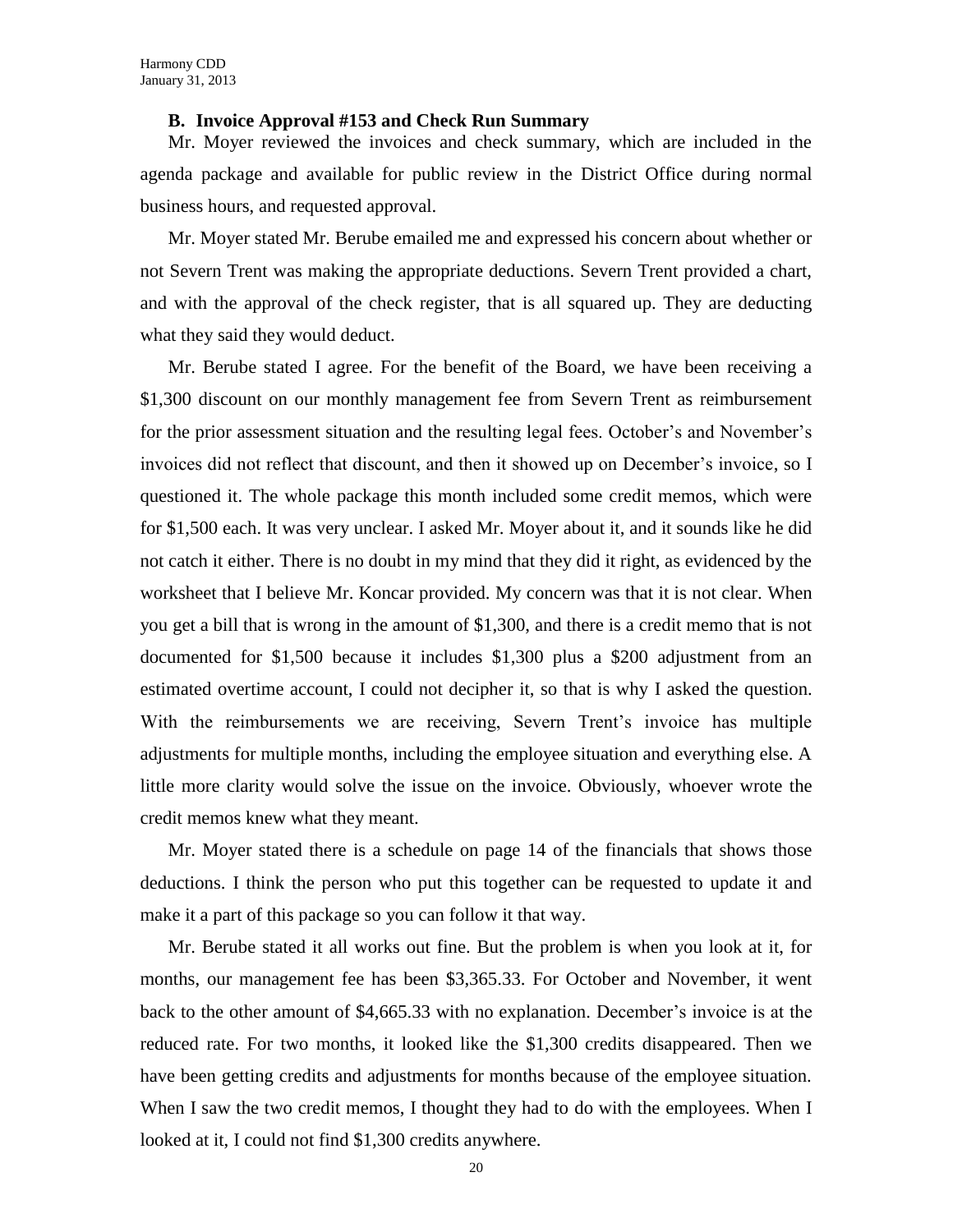Mr. Walls asked did the explanation indicate it was for employee overtime? I was going to ask about that.

Mr. Berube stated employee overtime has been adjusted. I do not know where that comes in. Severn Trent does things in a strange fashion. Our employee overtime number is a direct bill the month after it occurs. If we pay overtime in September, then October's invoice will show the hours for each employee. For whatever reason, they are adjusting that employee overtime account, and I have no idea why. I guess it really does not matter. The numbers match within a few dollars of where I expected they would be, but it sure is a circuit to get there.

Ms. Kassel asked do you have a suggestion?

Mr. Berube stated I would like more clarity when they provide their paperwork. I guess Ms. Fazeela Khan does the footnotes to the financial statements, and she has added a lot of footnotes where you can find a lot of information. I supposed if this had been footnoted with a little bit of clarity as to what was going on, it would have saved a lot of paper being printed and me sorting through everything trying to figure out what was going on. Mr. Moyer looked at it and did not understand it. I sent it to Ms. Brenda Burgess, who looked at it and did not understand it, so it was not just me. It was not clear. We do not mind paying, but we need to have clarity.

Mr. Berube stated on a different matter, I noticed there is an invoice from the Harmony Development Company to the CDD for CPR certification classes for our two field staff members. The development staff left to attend another meeting, so I cannot ask them. I am not arguing that CPR certification is a good thing, but in what capacity are we being asked to pay for this certification class? As an employer? It has been made very clear that we are not the employer. It is only \$100, but it is a matter of principle. It took place last year when we were also asked to pay for uniforms. We are not the employer.

Mr. Moyer stated if you want us to handle it differently, Severn Trent can pay for it and then bill the District as part of being the employer.

Mr. Berube stated it is a fine line, and I understand it is. I almost thought about letting it slide, but either we are the employer or we are not. Am I being too picky?

Mr. Walls stated I see Mr. Berube's point, but they turn around and charge us for incidentals.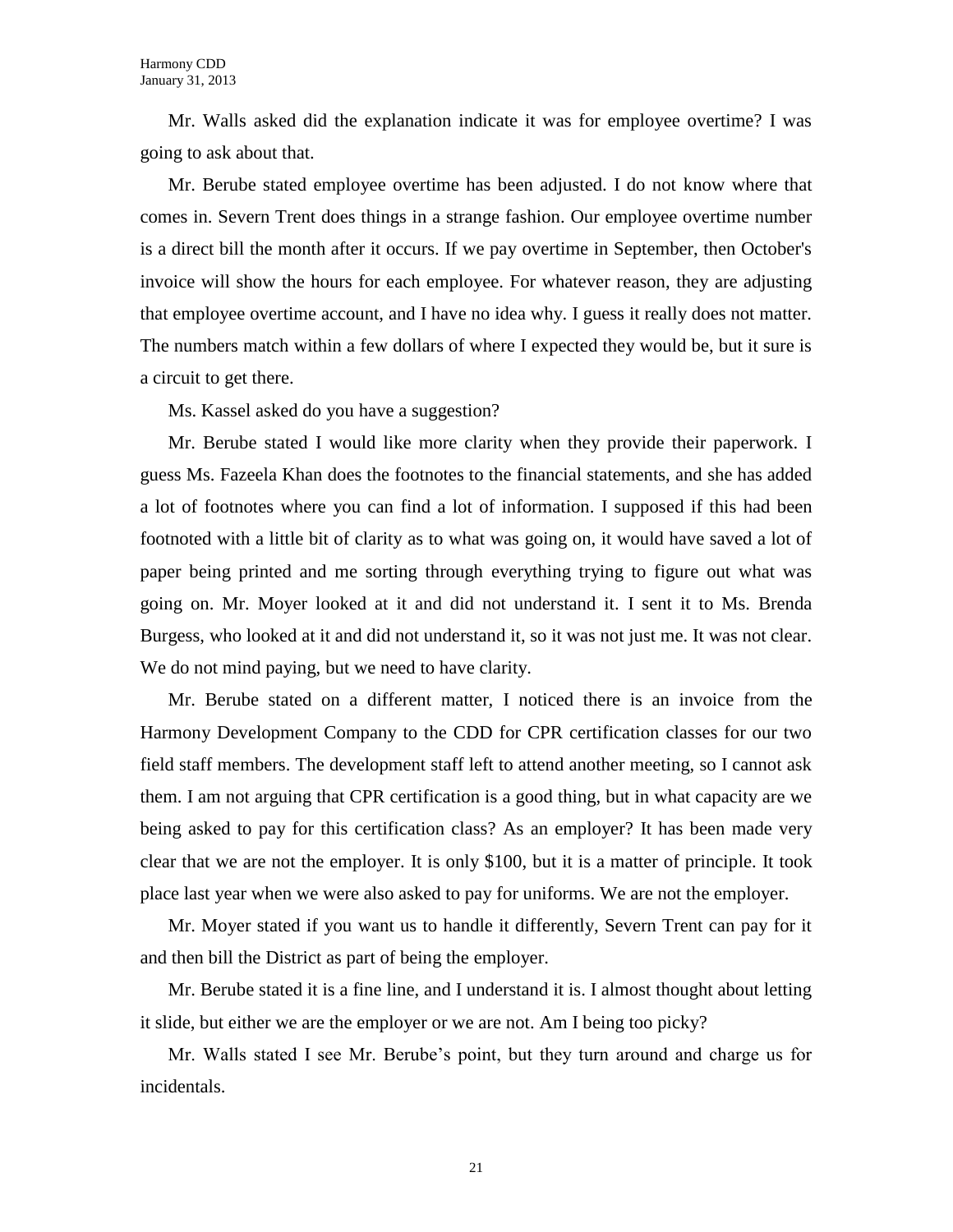Mr. Berube stated they do not for employees. My concern is things like this happen and Mr. Qualls will remind us that the CDD is not the employer. In what capacity are we being asked to pay this bill? It is \$100 for CPR certification for two people. It is not a lot of money, but there is a line.

Ms. Kassel stated I understand Mr. Berube's point, but as Mr. Moyer said, it would have been billed back to us through Severn Trent.

Mr. Berube stated probably.

Ms. Kassel stated I do not have a problem paying it.

Mr. Berube stated what happened is not my issue. How it was presented is my issue.

Ms. Kassel stated I understand where you are coming from.

Mr. Berube stated there are some invoices from ID Wholesaler for things to make the identification cards. Does Mr. Moyer code the invoices as to the budget line item, or does someone else code them where they show up in the general ledger?

Mr. Moyer stated Mr. Haskett usually codes the bills. I do not code the invoices.

Mr. Berube stated this should be under Security Enhancements, which led me to two BrightHouse bills we receive every month for monitoring the gates. One ends up under R&M Common Area and the other is in Security Enhancements. I wonder why two BrightHouse bills having to do with the same thing end up in two different general ledger funds.

Mr. Moyer stated I will ask Mr. Haskett.

Mr. Berube stated I think they should all be under Security Enhancements. We have that budget line for those items, and we need to monitor that.

Mr. Berube stated we received an invoice for \$500 from Grau & Associates dated December 3, 2012, for audit ending September 30, 2012. It coincides with the budget since we have only paid them \$7,500, but why is there a final bill for \$500? It does not seem right.

Mr. Walls stated they usually take draws.

Mr. Moyer stated that is correct; they take draws against the work as they process the work.

Mr. Berube stated my other questions are for Mr. Haskett, so I will take those up with him.

22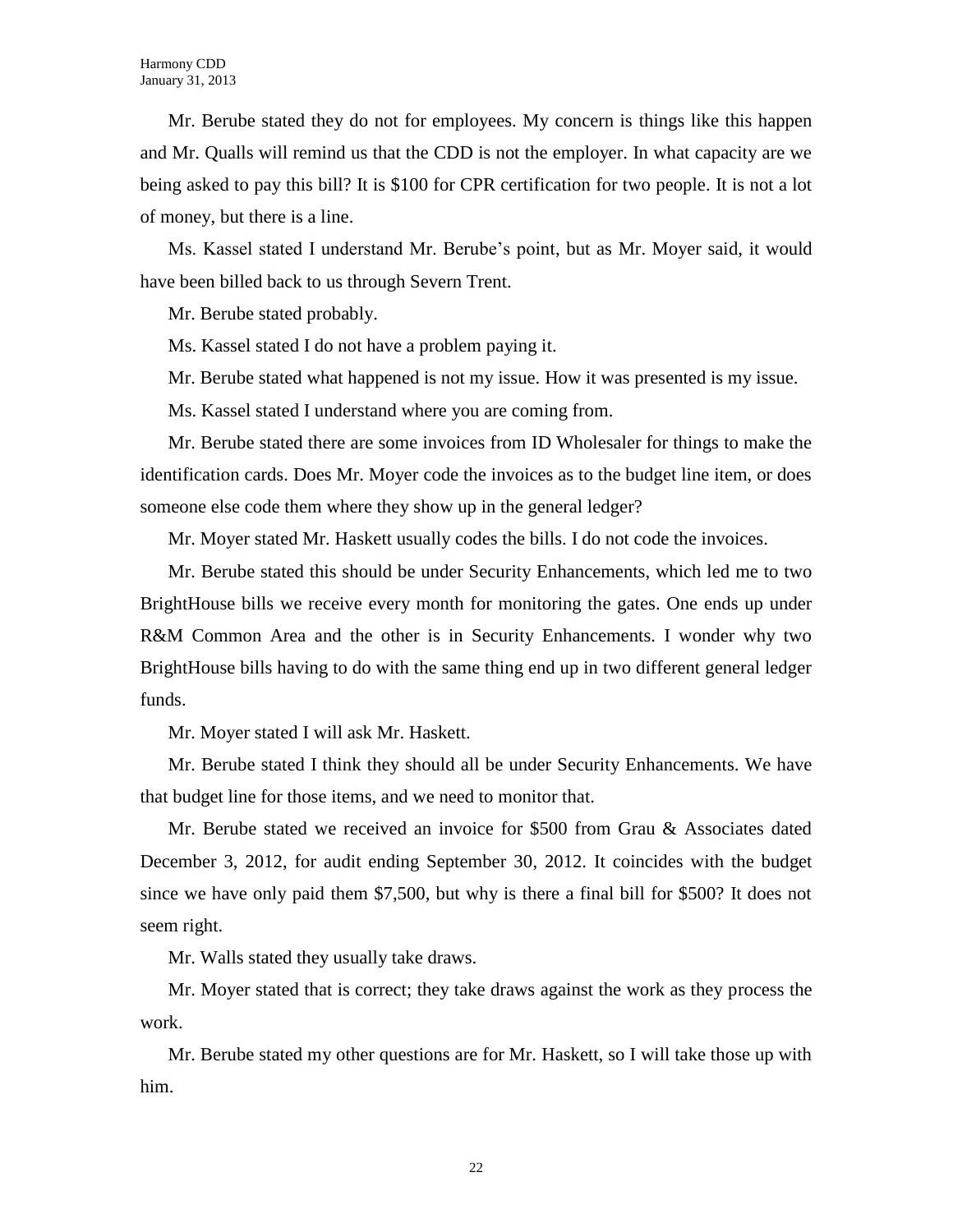Ms. Kassel stated there was a line item on the legal invoice where someone was conversing with Mr. Qualls about the election of the Chairman of the Board.

Mr. Moyer stated I think it was a summary of items that actually took place two years ago. It was reviewed about how many votes you need to have to elect a Chairman if there is a quorum but not a full Board. It was something we were faced with previously and we wrestled with the fact that a 2-1 vote elected a Chairman.

Mr. Qualls stated two years ago, the scenario was the vote was 2-1-1 and the question was if it was an actual majority. We decided to get it all straight for this new election cycle, so we billed \$50 of time to make sure that meeting ran smoothly.

Ms. Kassel stated I was curious about it.

Mr. Qualls stated that is why we include at the bottom of our invoice to ask if you have any questions.

> On MOTION by Ms. Kassel, seconded by Mr. Walls, with all in favor, unanimous approval was given to the invoices, as discussed.

### **C. Public Comments/Communication Log**

Mr. Moyer reviewed the complaint log as contained in the agenda package and available for public review in the District Office during normal business hours.

### **D. Website Statistics**

Mr. Moyer reviewed the website statistics as contained in the agenda package and available for public review in the District Office during normal business hours.

### **E. Employee Leasing Company**

Mr. Moyer stated from our last meeting, we identified two companies that will agree to hire one individual for our project. They usually require more than one employee, but these two were responsive to our situation. The more responsive firm was Staffing Now. They have shown a lot of interest in this, and they have been very good at providing us information. Some of the responses from Central Florida Staffing were not particularly clear to me, such as if medical was included or if their rate is \$21.73 or \$26.19. Staffing Now actually has called me on several occasions, asking if we are ready for them to send us people to interview, so they are anxious to get us an employee. I called Mr. Haskett last week and wanted to start the interview process, and Mr. Haskett indicated to wait because he wanted to discuss something at this meeting. I would like to go ahead and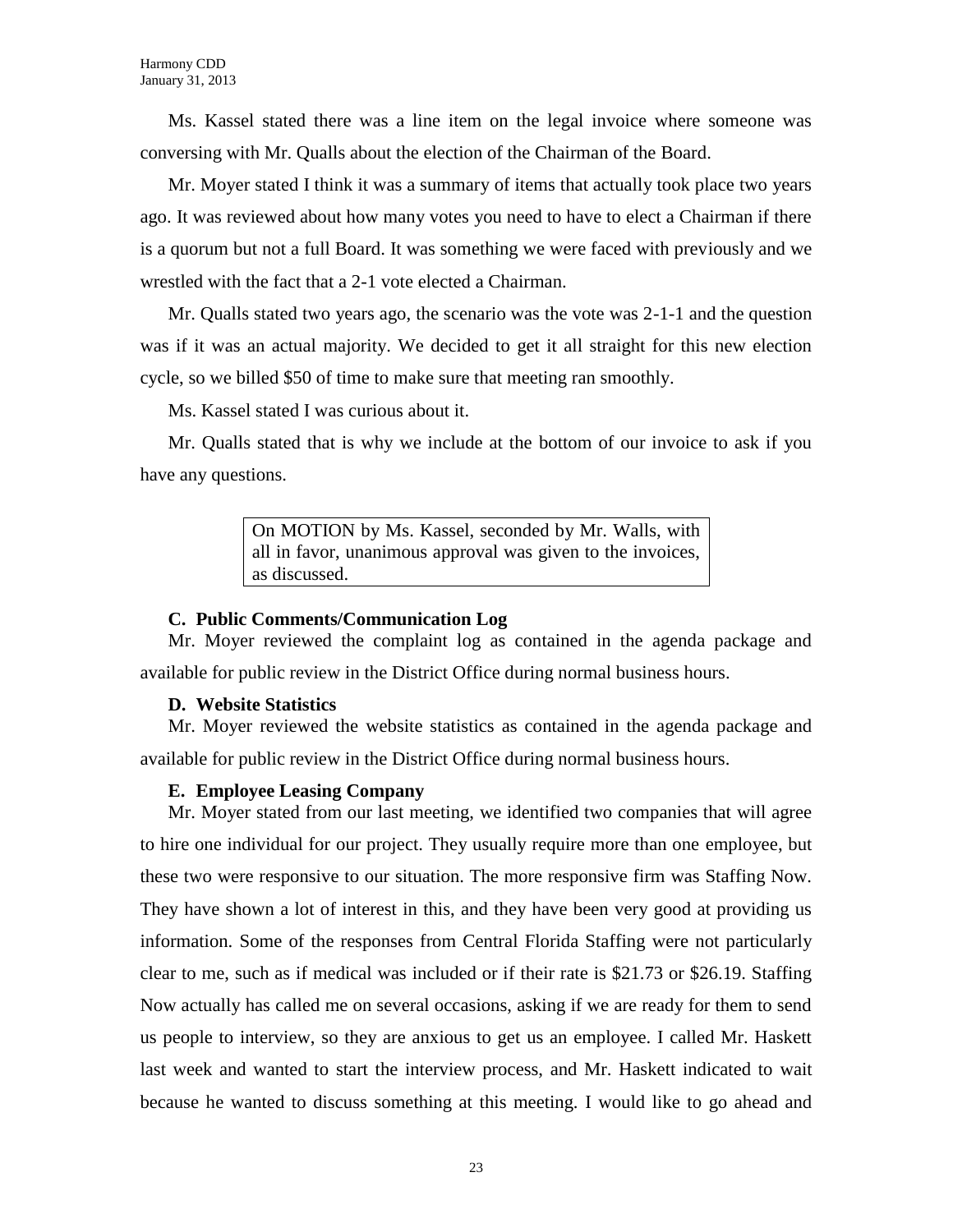proceed with Staffing Now and get the process started. We can work through the details as we get more involved in it.

Mr. Berube stated I tend to agree with you. I met with both our employees this week and showed them what we had. I also have Severn Trent's current employee benefit package and current costs. From the perspective of the employees, they like much of what Staffing Now is offering. There are a couple questions of limitations. Staffing Now has a \$5,000 limit on their medical coverage for a year, but on the other hand, the medical package they have with Severn Trent has a \$5,000 deductible, so the first \$5,000 comes out of the employees' pockets. They are paying comparable amounts of money for the premiums to Severn Trent as what Staffing Now is listing. I asked Ms. Burgess to check with Staffing Now to clarify. They also indicate under salary that it includes major medical.

Mr. Moyer stated Ms. Burgess did receive that information and forwarded it to me last night. I will provide Mr. Berube with the email.

Mr. Berube stated they never really confirmed the question of medical coverage.

Ms. Kassel stated that is not very substantial coverage. As Ms. Burgess indicated, it is not very high. I would much rather have a \$5,000 deductible than a \$5,000 limit.

Mr. Berube stated the proposal says it includes major medical. The way I understand major medical and other coverage is when you have health insurance, it is called limited medical. Somewhere in this proposal they refer to limited medical so I wonder if they have two categories. The insurance that the employee pays for gets them to that \$5,000, and once they have reached that limit, there is a secondary insurance. Otherwise, why would they say it includes major medical? I think there are two different levels of coverage.

Mr. Moyer stated we need to clarify that.

Mr. Berube asked do they only receive one week of vacation?

Mr. Moyer stated yes, after 1,500 hours within the first year, they receive one week of vacation.

Ms. Kassel stated the email from Ms. Burgess indicates a "difference in vacation time." She indicates in the email "we have 10 paid holidays available immediately and two weeks of sick time annually plus the difference in vacation time."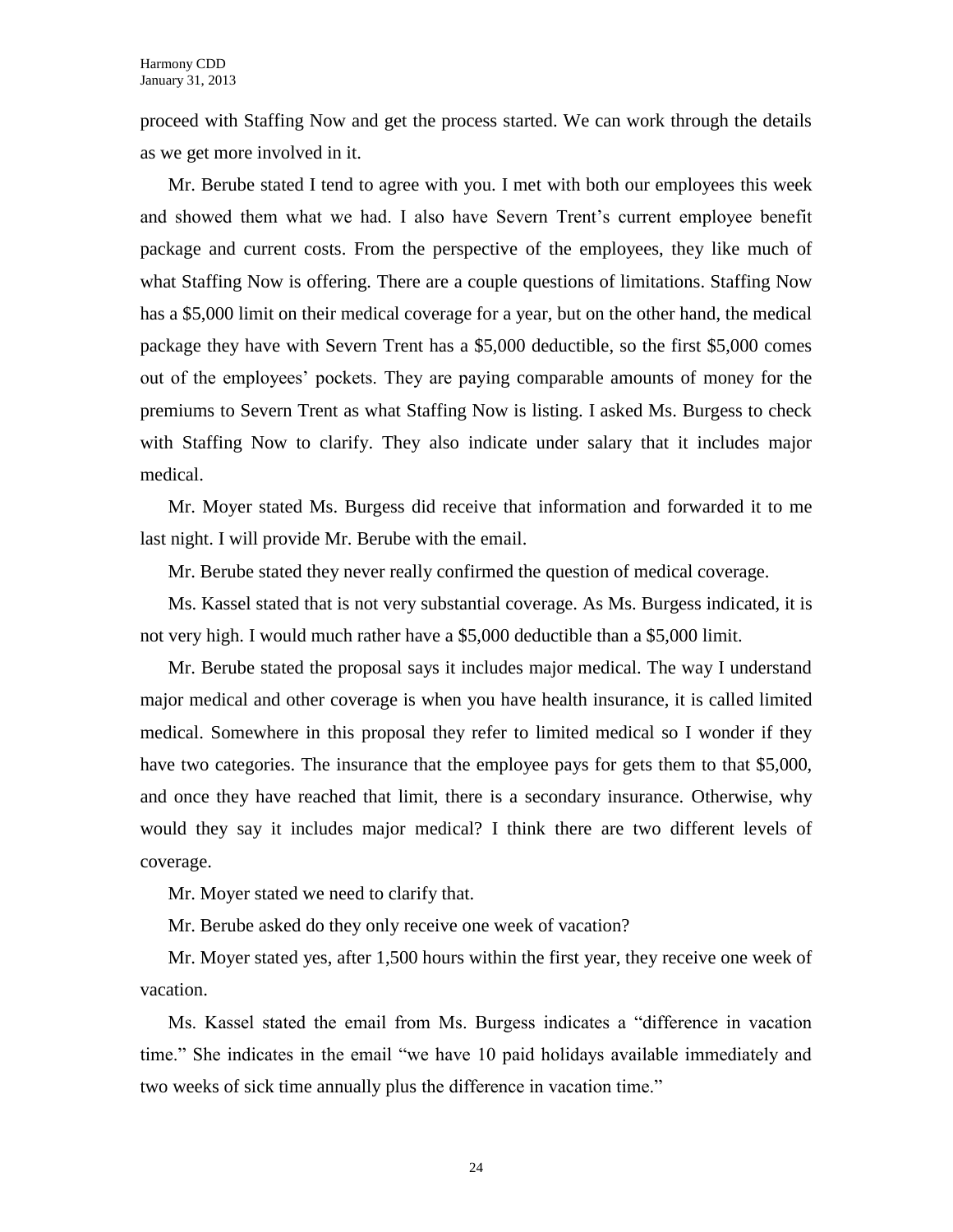Mr. Moyer stated part of the issue is if our employees transfer over, how their vacation time would be handled.

Mr. Berube stated right now, they receive two weeks of vacation time from Severn Trent. With Staffing Now, they would only have one week, which is the difference. Staffing Now gives six paid holidays and Severn Trent has 10. There are other significant differences in the package. The big issue that came up was the medical limit of \$5,000. The employees were fine with the rest of the package.

Mr. Moyer stated we do not have to make that transfer all at once. We can hire the new employee with Staffing Now. My recommendation is if you go that direction, hire the new employee and see how it works for three months before we ask Mr. Druckenmiller and Mr. Calabro if they are interested in switching. By that time, we will know for sure how it works.

Ms. Kassel stated or wait six months.

Mr. Berube stated I think Mr. Calabro was fine with the change. Mr. Druckenmiller had an issue with the \$5,000 maximum, which is why I asked the question. There was not much resistance on any of the rest of it. Many of the coverages are better. The pricing on the insurance is about the same. The big issue is the deductible. Mr. Druckenmiller paid over \$4,000 last year in deductibles, so he understands what that is worth. His new deductible will be \$500. He would have \$3,500 extra in his pocket right now from last year if he had this plan.

Ms. Kassel stated if we are going to do this, I would rather have the new employee work under the new contract for six months to a year to see how it works before we move our other two employees.

Mr. Berube stated Severn Trent uses a pot of money and works off the budget to bill us. With a leasing company, we will have more direct control over their raises and various related things. If we include 3.5% in the budget for raises for the employees, it would not automatically show up on our monthly bill but would occur when the employee receives the raise. Both employees are complaining that they have not received their new raises yet.

Ms. Kassel stated I want to think about the reason that we wanted to look into this in the first place. It had more to do with having more transparency than anything else. We are not really looking at cost savings. It is a question that I do not know if we are still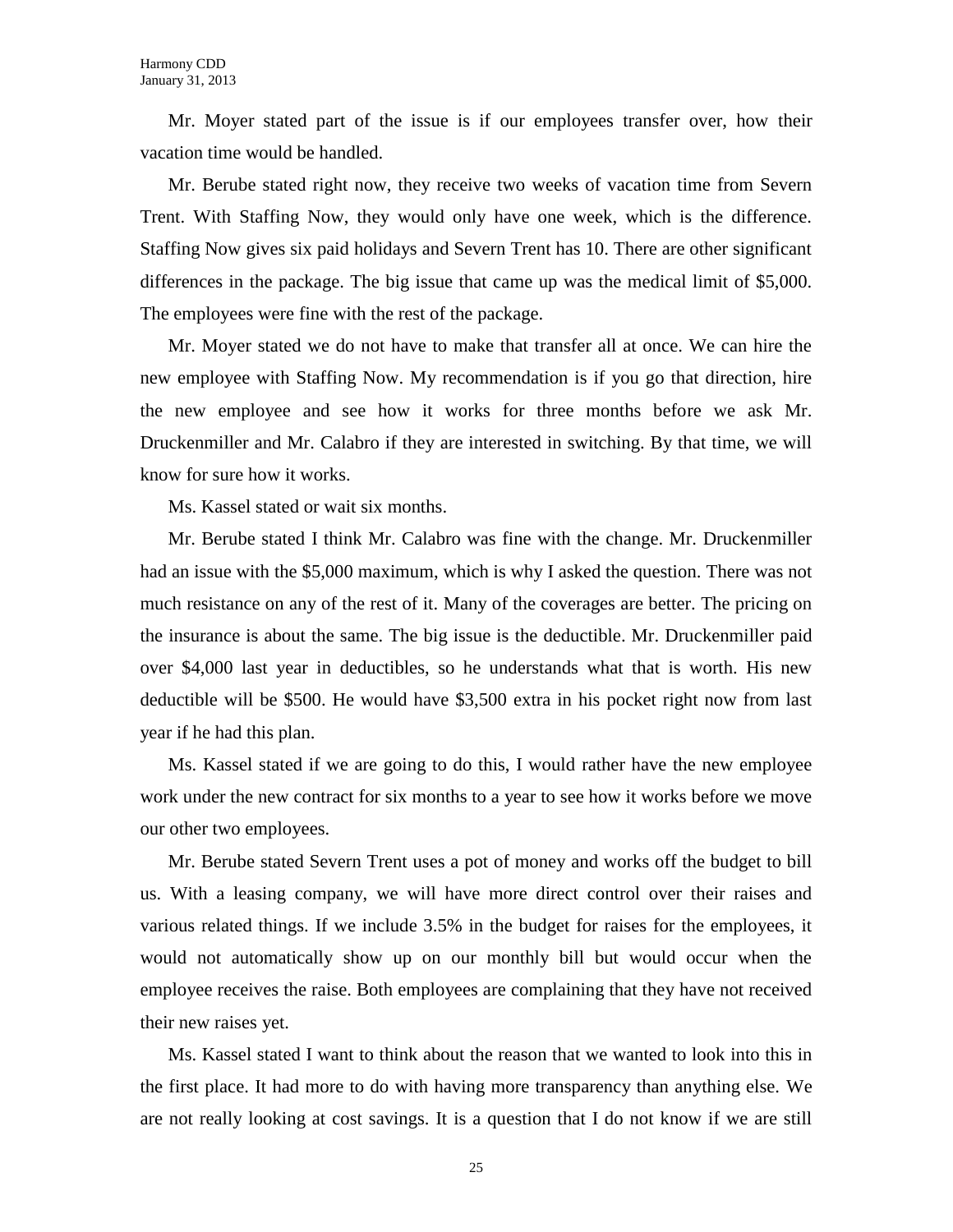asking, which is if we do this at all or if we continue to go through Severn Trent. There is more transparency with a leasing company and it would seem—although we do not know for sure—there is a faster hiring process than Severn Trent. Is that ongoing and where are we with that?

Mr. Berube stated Ms. Burgess indicated to me that if we have someone to hire, we send them to Staffing Now to be enrolled and that is all that needs to be done.

Mr. Moyer stated that is correct. The way Mr. Thomas Belieff was terminated was by telling him that his job was eliminated. The human resources staff at Severn Trent, who know their stuff, say you cannot hire someone for the same position that you just eliminated. You get in trouble doing that. They do not want to get in trouble, so they are not going to do it. They have made the decision that even though the job description is broader now, it still has that component that Mr. Belieff was doing as the dockmaster. As such, they are reluctant to hire anyone for that position.

Ms. Kassel asked where does that leave the CDD? Does that leave the CDD liable if we were to hire someone with a substantially similar position?

Mr. Berube stated we are not the employer.

Ms. Kassel stated that does not mean that we still do not open ourselves up to liability.

Mr. Qualls stated the information in the agenda package shows a comparison chart and an email from Ms. Burgess, while there is information in the agenda package from Staffing Now to Severn Trent. What entity is contemplating contracting with one of these staffing companies?

Mr. Berube stated the CDD, through its manager.

Mr. Qualls stated the manager is going to staff and handle this.

Mr. Berube stated yes.

Mr. Qualls stated so the contract will be with Severn Trent.

Mr. Berube stated no.

Ms. Kassel stated it will be with the CDD through the management company.

Mr. Walls stated they will facilitate the terms of the contract, but the contract will be with the CDD.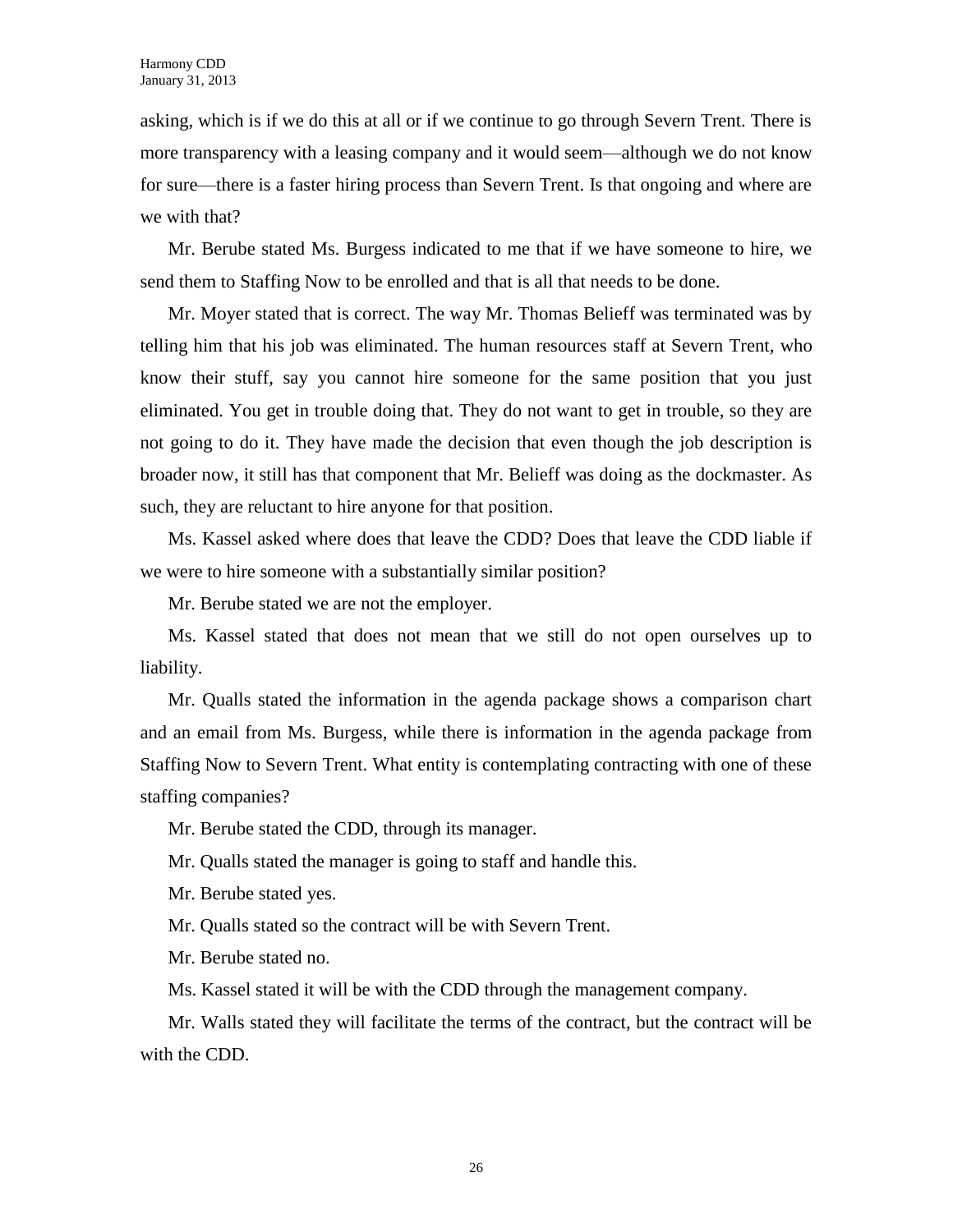Mr. Moyer stated it is just like a day laborer situation. If you get a day laborer, he would report to the management company, to me. But the reality is that the District would hire the day laborer. That is done all the time, and we do that a lot.

Mr. Qualls stated not in Harmony.

Mr. Moyer stated no, in other CDDs.

Mr. Berube stated our employee will not be a day laborer.

Mr. Moyer stated that is correct.

Mr. Qualls stated I can just give you the advice. The Statute says the District shall have a District Manager who shall manage the works of the District. It seems so simple to me. If you want someone new, tell the manager you want a new employee. If you want a reduction, tell the manager. Just looking at this and ways to save money, you are to commend the District Manager, but there is a lot of discussion about insurance and other items. Someone raises the question to whom does the employee look. There will apparently be a contract with the District and the staffing company, but for any employee issue, you send that to the District Manager. We have advised that you follow that Statute, which is the District Manager who manages the works of the District. That includes hiring and firing.

Mr. Berube stated that is exactly what we are doing. All we are doing right now is what the new potential staffing company—the supplier of labor—is going to offer the employees, versus the package and benefits the employees already have from Severn Trent. We are trying to sort through and make sure the employees are not hurt in this transition. In effect, Severn Trent is the employer, managed by the District Manager. If we make a change, the employees will be employed by Staffing Now, managed by the District Manager.

Mr. Qualls stated there is no agreement between the District and the staffing company in what has just been outlined.

Ms. Kassel stated last month we discussed about just doing this for the new employee. Now Mr. Berube is saying to look at our two current employees and make a transition. That is not something that we have discussed in the past. That is something being discussed at this meeting as a possibility. We discussed specifically in the past that this arrangement was only going to be for the new employee. We were not talking about transitioning our current employees unless it was a great deal and they really wanted to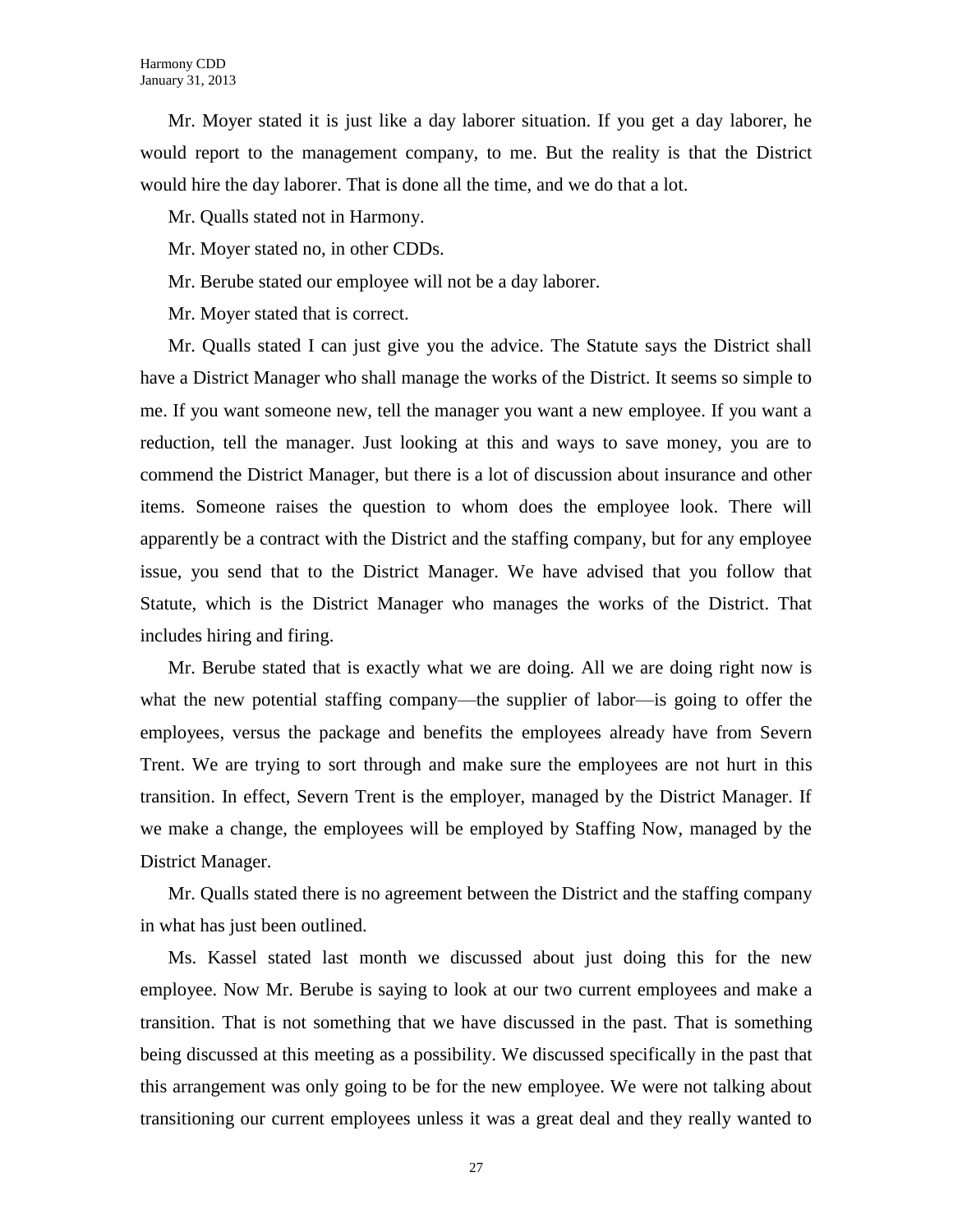change. This issue came up because of the difficulty in hiring a new employee and the length of time that it would take, as well as the difficulty in understanding how Severn Trent was charging us for the employees. That issue also came up because they kept billing us the same amount after Mr. Belieff had been dismissed. I do not see it as being any different than the management company hiring through their own company versus hiring through another leasing company that we are considering. Does Mr. Moyer see it any differently than that?

Mr. Moyer stated no, I do not.

Ms. Kassel stated I am not sure what Mr. Qualls's issue is with this. We are not really doing anything different except for who is paying the employee.

Mr. Moyer stated that is correct.

Mr. Qualls stated you pay me to read the Statute and tell you what it says and tell you what I think that means. You can take my advice or not. I do not see an agreement to be signed with a leasing company.

Mr. Berube stated there is no agreement.

Mr. Qualls stated in other words, as I understand it, all that is essentially happening is the District Manager is selecting a more convenient way for the District Manager to be able to manage the works of the District and have staff and have the flexibility to do that.

Mr. Berube stated that is exactly what we are talking about.

Ms. Kassel stated my question was about our liability if the Severn Trent human resources department terminated Mr. Belieff's employment by saying that position was eliminated, and if the CDD is looking to hire someone for what could be construed as the same position. I understand the employee was hired by Severn Trent, but that does not mean the CDD would not be involved in some kind of lawsuit if we were to hire someone through a different company.

Mr. Berube stated we are not going to hire someone for the same position.

Mr. Moyer stated that is correct.

Mr. Berube stated the job classifications have been revised. Both Mr. Druckenmiller and Mr. Calabro have had their job classifications revised to handle the boats. The third field technician—the former position—was assistant dockmaster. That position will be gone in this transition, and the position will become another field technician. The reason for that is so we have the flexibility of having them all do other activities. That was one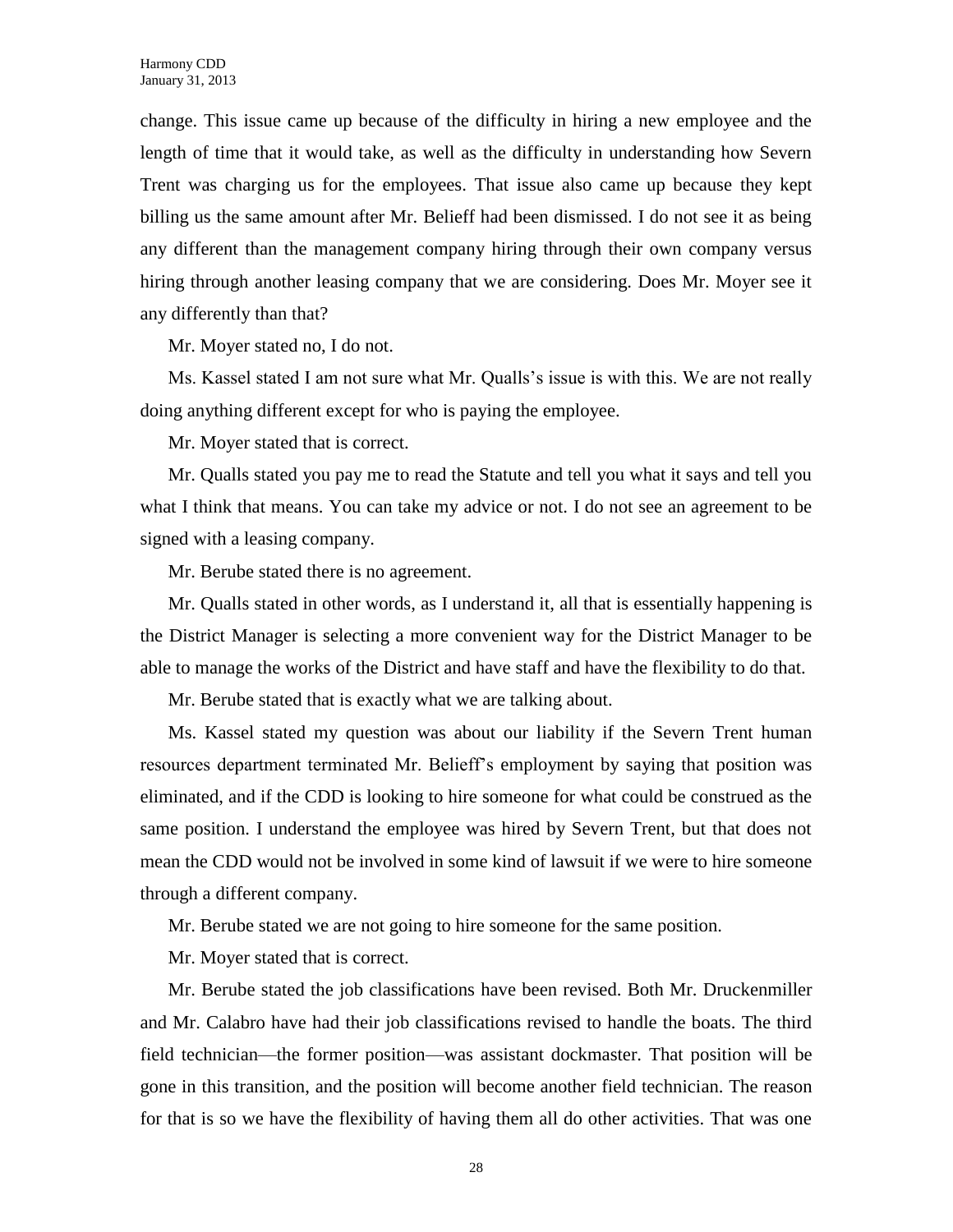of the problems with Mr. Belieff because he wanted to just be the dockmaster and not do anything else.

Ms. Kassel stated what I am hearing is that Severn Trent is saying that the new position is substantially similar enough that it opens us up to liability.

Mr. Moyer stated not you.

Ms. Kassel stated Severn Trent, but when someone sues, they will sue everyone.

Mr. Qualls stated I agree with the District Manager. If someone were to sue for that, they would not be suing the District because they were not hired by the District. They would be suing the District Manager who hired them for that position. I think this all goes to show the infinite wisdom of the legislature perhaps why they included that clause. It is easier to look to the District Manager to deal with all these things, to manage the works of the District. Am I saying the District will not be sued? Absolutely not. A plaintiff's attorney will look thoroughly for as many causes of action as possible and as many parties as possible. I do not see a great concern from a liability standpoint simply because the District did not hire these people.

Mr. Farnsworth asked is there any relief at all or any concern that you will be going through a different company to hire a new employee, as opposed to going through Severn Trent again? Severn Trent was the one who brought up the potential conflict. If it is a totally new company doing the hiring, they would not necessarily be cognizant of that conflict.

Mr. Moyer stated you are absolutely right, and I think there is some protection there. The reality is, notwithstanding Severn Trent's human resource staff people who are very conservative, you cannot put the District out of business because someone in Texas says it is a similar position. It is not a similar position. Mr. Berube is absolutely correct that it is not a similar position. Severn Trent's human resource department is dead wrong, period. I am the manager and I can tell you that. They are wrong. I will not fight them. We will just go around them.

Ms. Kassel stated it seems at this point that we have few choices because Severn Trent is not willing to hire another employee, so we have to go with an outside staffing company.

Mr. Koncar stated Severn Trent was requested to terminate the position instead of the individual. This request was made of us, and we have to follow the directions we were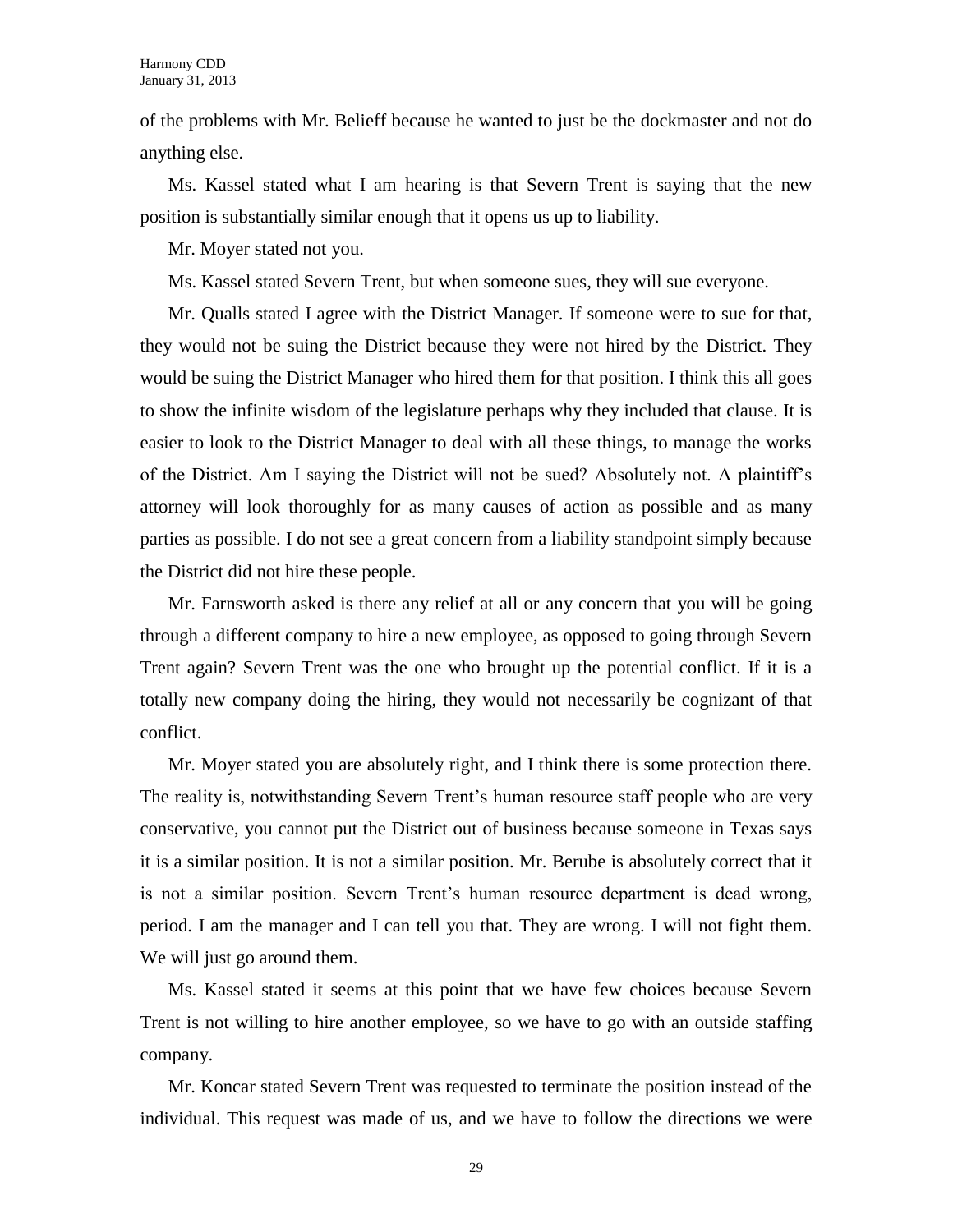given. When you eliminate a position and try to bring on a similar position within a couple weeks, you can see where the problem is. That is why whatever the position is, it needs to be substantially different than what you have.

Mr. Farnsworth asked was the reason that the request was made in order to avoid problems with showing cause for terminating an individual than a position?

Mr. Koncar stated I do not know. We received the request and that is what we did. I do not know what the reason was.

Mr. Berube stated there are areas that we try to stay out of.

Ms. Kassel stated based on Mr. Moyer's statement that the position is different, it may not matter if we are going with another leasing company. But based on his statement that the positions are different, is there any recourse with Severn Trent to hire someone for this new position?

Mr. Farnsworth stated this might be a moot point.

Mr. Koncar stated that is what we were doing, revising the job description. Then the idea was brought forth to do this through a leasing company, so we stopped.

Mr. Qualls stated I am confused. What is it that the Board is contemplating right now? To me, the only decision the Board has to make is if you want another person here.

Mr. Berube stated yes.

Mr. Qualls stated that decision has been made, so I am confused as to why we are discussing the District Manager's business right here. The District is not hiring anyone. I know it is nomenclature, but the District is not hiring anyone. The District hired the Manager, who is managing the works of the District. I do not see any decision that needs to be made. I am sure the Board already made the decision months ago that you needed some additional help here.

Ms. Kassel stated perhaps Mr. Moyer is presenting us with the information that he has found for our comments.

Mr. Walls stated I think Mr. Qualls is correct. We tell Mr. Moyer to go forward and do what he needs to do in order to hire a new person by whatever is the best option.

Mr. Berube stated in my mind, this has always been a switching away from Severn Trent toward another company for all our employees who work here. Did Mr. Walls understand that it was going to be offered to all three?

Mr. Farnsworth stated that was my impression.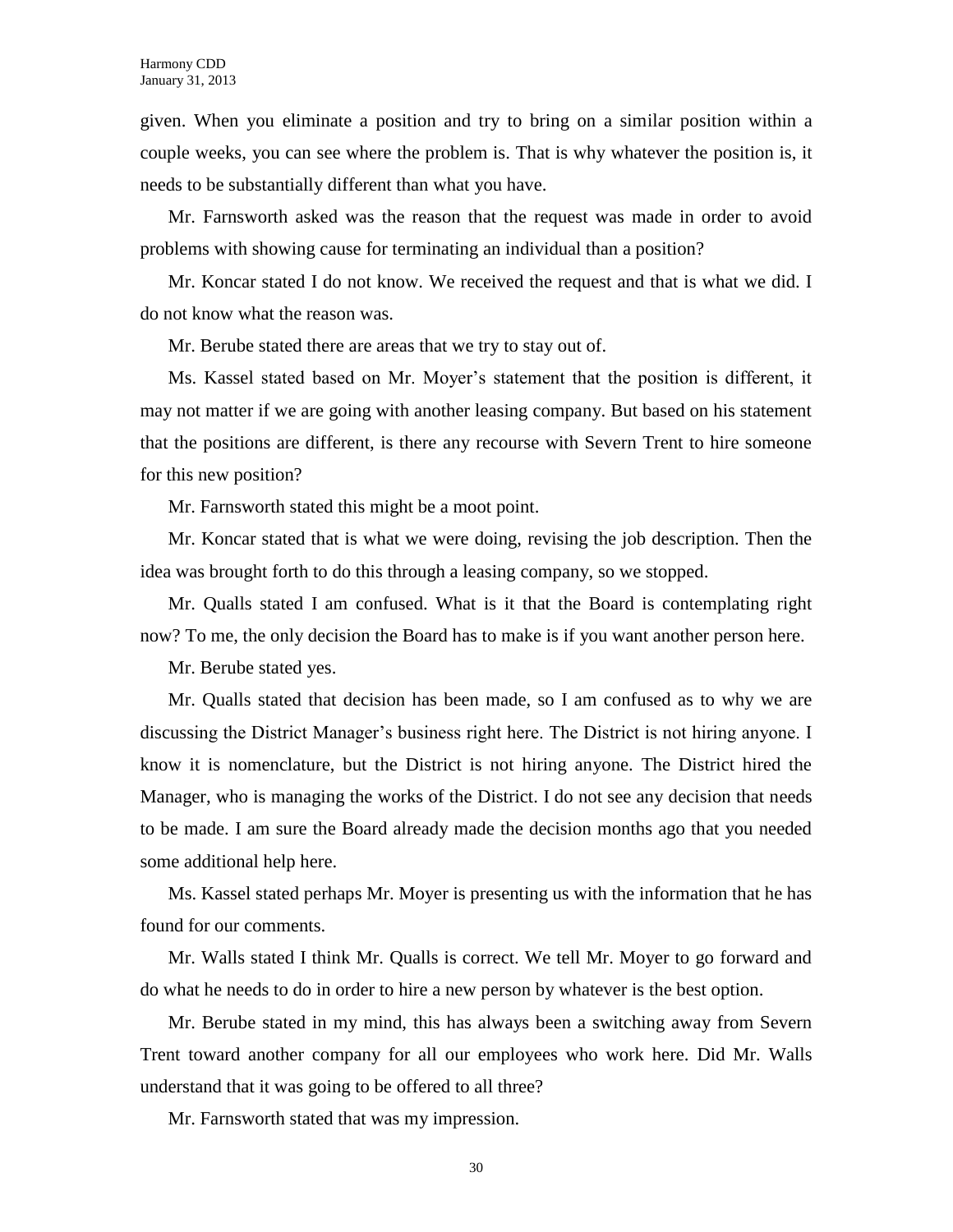Mr. Walls stated my understanding was that they would have the option to switch if they wanted or not, or the District Manager could decide that is the best way to go with all three employees. We will leave it to him.

Mr. Berube stated we need a third employee. I would like to direct the District Manager to proceed with the plan from Staffing Now and have them hire a third employee. Since we do not need a motion for this, let us move forward with Staffing Now.

Ms. Kassel stated let us move forward with the management company to decide who is the best one to hire this employee and whether or not it is appropriate to transition the other employees to this firm.

Mr. Berube stated Mr. Moyer indicated he prefers Staffing Now. In looking at their package, Staffing Now was clearly better from the employees' perspectives. Then once the third employee is hired and we receive clarification on the medical insurance, we can provide a better answer for our current employees and allow them to make the transition to Staffing Now if they so desire.

### **F. Assessment Paydown Information**

Mr. Moyer stated Mr. Koncar offered to come to today's meeting. He heads up the Florida division of Severn Trent Management Services.

Mr. Berube asked is that different from Severn Trent Environmental Services?

Mr. Moyer stated it is a division of Severn Trent Environmental Services. The other issue to discuss while Mr. Koncar is here deals with an item that Mr. Walls brought to my attention a couple months ago about one of our residents requesting a payoff amount and getting two different numbers at two different times. The assessment department looked at that and, in fact, they did identify three cases in which a resident was given the incorrect payoff amount that was lower than what it should have been. They did that calculation, and those three accounts add up to \$16,373.73. Mr. Koncar and I have discussed this. Severn Trent is willing to go ahead and make the adjustment to pay that amount of money into the debt service fund since that is where that money needs to go.

Mr. Koncar stated this is something that happened between 2001 and 2009. When the accountants picked this up, even though some of the records were not clear, they picked up the wrong number on three of the estoppel letters. Those were paid off by the home owner. We used to have an employee who headed up our assessment department, who went to work for another city, so we hired a contractor who had experience in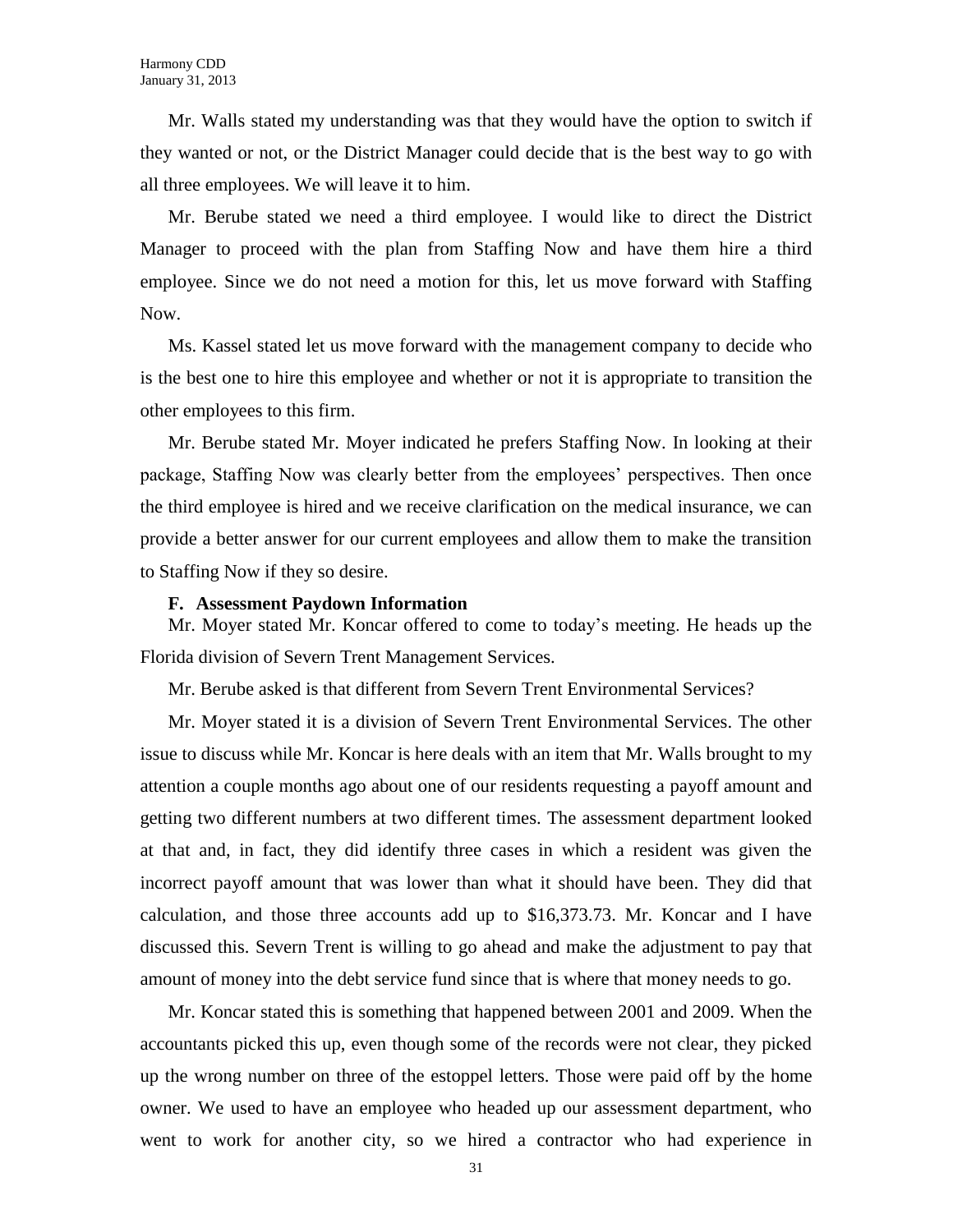assessments. She started looking at this and realized there might be something wrong. She initiated a review of what was going on. Like any financial analysis, when you look at something, you always have to go back. So she started going back and realized that three of these letters had the wrong information on them. This was something she initiated on her own and she told us what happened. As Mr. Moyer mentioned, the amount short was about \$16,000. That will solve this problem and make the District whole again.

Mr. Walls stated I have been in the government budgeting business for over a decade, and I have an assessment staff that works for me. I understand accounting changes and sometimes you put things on the wrong lines, which is not a big deal. When it comes to assessments, those directly impact people and what their tax bills are. If there is an issue, they come to us and let us know there is a problem. That reflects on this Board in a sense. If their bill is wrong and we are managing that bill or sending that bill or approving that assessment, it looks bad on us. This is not the first assessment issue this District has had. If there is any way of implementing a new system of checks and balances or something along those lines to catch issues like this ahead of time, we would very much appreciate it. If this had happened in my office at work, there would be people who would have been fired, including me.

Mr. Koncar stated the person responsible for this work is gone, so that is part of the issue. The reason we uncovered this was because we brought in someone new who actually looked at things in a different way. She has made some changes in terms of the system and reviewing your assessments twice a year to make sure this does not happen again, not only on estoppels but also the initial problem with the assessments. That was done correctly and sent to the property appraiser; however, they never picked it up. As a result, it was not an initial error by Severn Trent, but Severn Trent took responsibility because we did not pick it up in years two and three.

Mr. Walls stated that is where I am getting at. I do not know how many people you have looking at these things as they go out and come back in. Perhaps you need more people looking at them.

Mr. Koncar stated I think it is a good point. What we have done to change the system and how we review it and have different people looking at it, I think that will solve the problem. We have gone through this situation dating back to the beginning of Harmony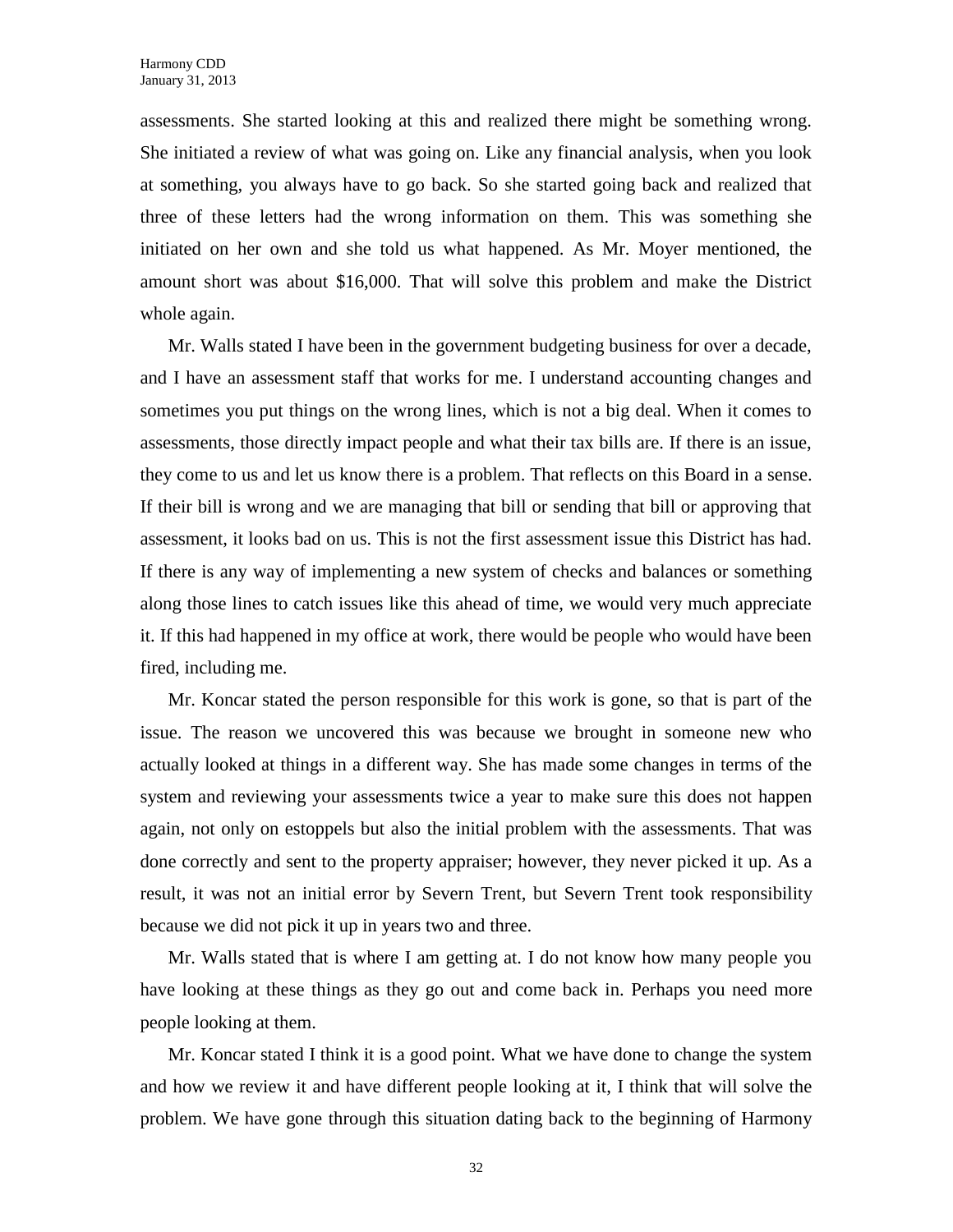with assessments and looking at everything to make sure there are no other problems. I think we have been able to get to the bottom of it now, so I do not foresee any issues. The reviews we put in place will solve the problem.

Mr. Berube asked is it a fair question to say that if a resident had not had the comparison of two years' final payout that we might not have seen and probably would not have noticed it?

Mr. Koncar stated I do not know that I would go that far. Because of the original issue that we had on the assessments, that is when the contractor we hired to head up the assessment department started looking at the whole assessment issue. When she started looking at the whole issue, she realized there were some problems, and that is where she picked up the problem on the three letters, even though we know a resident came forward. She started realizing something was not correct, not just with the system as a whole but with a couple of these estoppel letters. I think she would have picked it up.

Mr. Berube asked how is this money going to be put back into the CDD's funds? Will this be a credit or a check, or will we go through this monthly reimbursement process?

Mr. Koncar stated I discussed this with our assessment consultant who uncovered the original issue. She suggested that we pay it back starting in April and complete the payment in September. The reason is that will put all the money back into the debt service account that is short before your payment due November 1. Then you will be able to have a clean break for this fiscal year that ends September 30, so when you start your new fiscal year on October 1, 2013, the debt service fund will be whole.

Mr. Berube asked will that be in the form of a check to the CDD or a credit against outstanding bills?

Mr. Koncar stated we can do it as a credit.

Mr. Walls stated it needs to be a check because this is the debt service account. We pay the management fee from the general fund.

Mr. Moyer stated I sense Mr. Walls is correct, but let me talk about that with Mr. Koncar. We need to create the proper audit trail.

Mr. Berube stated however you want to do it is fine, as long as it is clear.

### **F. Auditor Solicitation**

Mr. Berube stated every year, we pay \$8,000 to Grau & Associates for an audit. How much do they audit? I know they provide a letter that says they go by what Severn Trent gives them and they add up all the columns. If all the numbers balance, that is great. We

33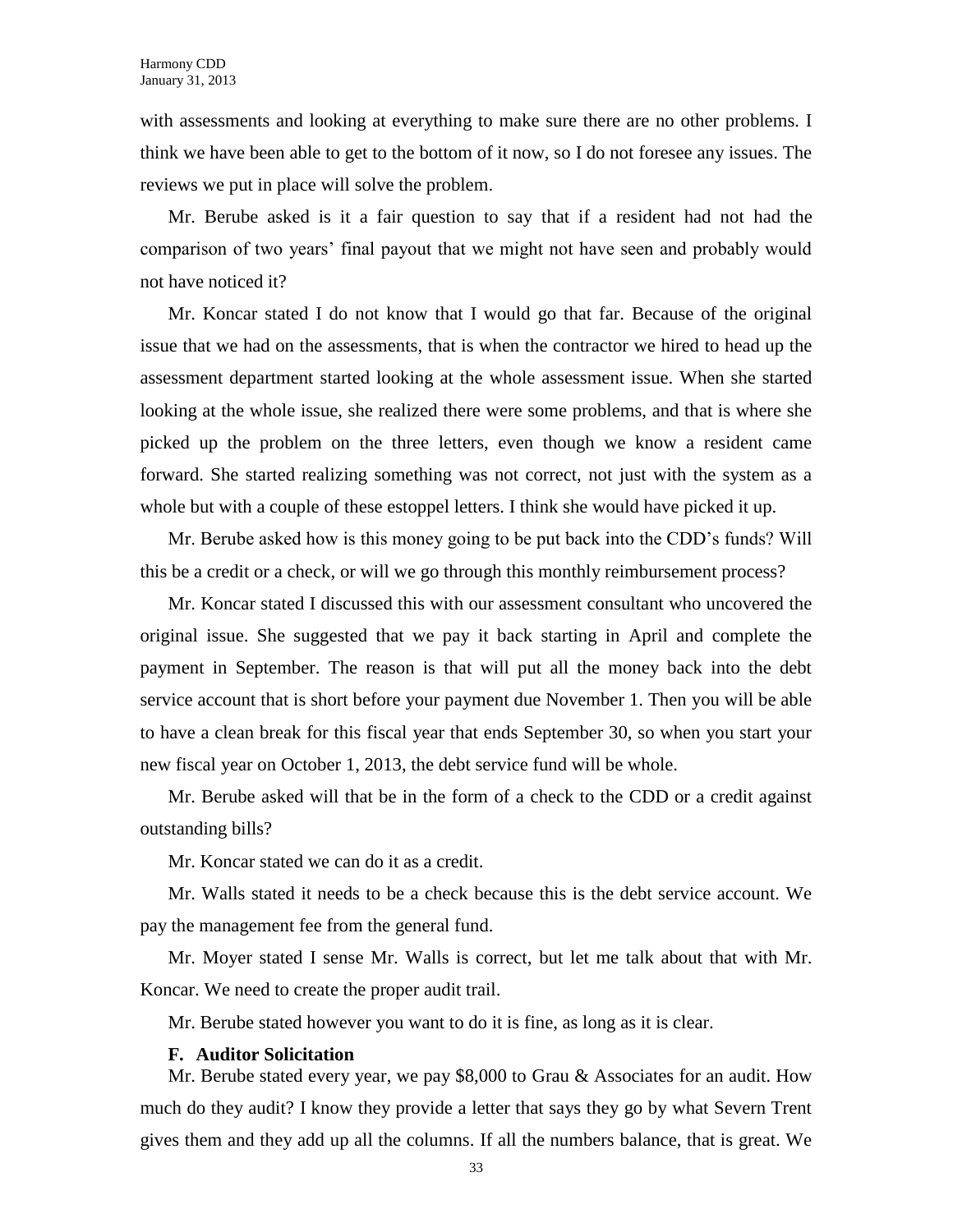have had a couple of fairly stout issues that seemingly maybe should have stood out to Grau, including something like the loss of the OUC utility deposits. They were on a balance sheet at some point and they disappeared, but Grau never mentioned that. Now we have had this assessment issue. We had the tax problem from a few years ago. I am wondering how much rubber stamping Grau is doing. Granted, it seems they almost tell you that when you read their letters. Do we really want to spend \$8,000 again this year that on the surface does not appear to dig in very deeply? There must be other auditing companies.

Mr. Moyer stated there are half a dozen auditing companies that do a lot of CDD audits. It is appropriate at any time that you have a concern to go through that process, which is fairly simple. It is like a bid that you advertise for these auditing companies to submit to the Board their qualifications with a proposed price to do the audit. As part of those qualifications, you can go through and see what experience they have. It certainly would not be out of order to direct the auditor as part of the pre-engagement audit process to focus on certain parts of our financial reporting system, i.e., assessments. Since we discovered a problem with assessments this year, I think that would be appropriate to have them look at the assessment process and identify whether or not there are any material weaknesses in the way those are being handled. That would be an appropriate thing for the Board to do.

Mr. Walls stated I can speak from experience on that, too. These audits are largely procedural, whether or not they should be. The auditors come in and look at the top layer. They might go down a layer or two. Where I work, our budget is \$3 billion. There is a team of four or five auditors, so they really cannot investigate very much. I think the direction we are going is correct. If there is an area where we have had some issues, like assessments, we should ask them to review that more during their audit work.

Mr. Moyer stated part of the issue that is frustrating to the Board is inherent in financial accounting. Grau and the previous auditors did, in fact, pick up the issue on the 2005 assessments. It was accounted for properly, but there was nothing done about it. It was not a matter that the auditors were negligent. They had it absolutely right the way it was shown on the financial statements. The problem that it was continually shown on the financial statements until one of Severn Trent's assessment people just decided to bill it without direction from the Board. That is how that came to light to the Board. There are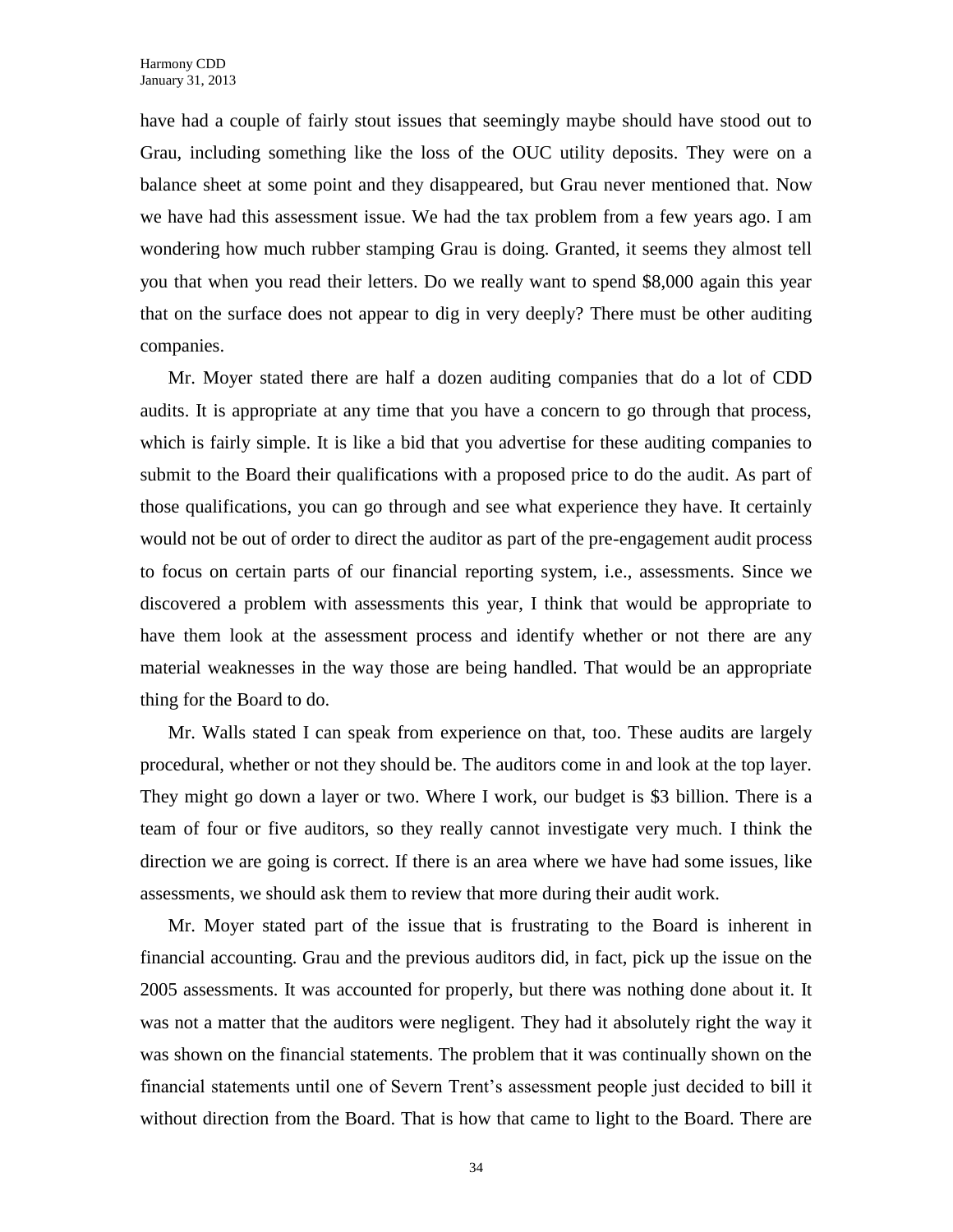nuances to this that make it a little difficult for a layman to understand the accounting system. I put myself in the layman category. I look at those financial statements just like the Board does, but unless you actually know something about accounting, we would not pick up that it was properly accounted for but there is a problem. We can direct the auditor to take a look at that.

Mr. Berube asked how long as Grau been engaged, four or five years?

Mr. Moyer stated I believe so. On the pricing side, it would not hurt to go through the auditor selection process to see what other auditors are charging.

Mr. Berube stated Mr. Moyer knows the auditors in this industry. Typically there is an engagement letter that is received in July or August, usually during our budget process.

Mr. Moyer stated that is correct, and we have time to go through that process. The fiscal year 2012 audit is already underway, but for the fiscal year 2013 audit, we have a lot of time to select an auditing firm.

Mr. Berube stated Mr. Moyer knows the firms, so he can provide two or three proposals or six if he wants.

Mr. Moyer stated State law prescribes a process that we need to follow. You have to advertise the solicitation and it has to be an open process. I cannot just ask three auditing firms that I choose, but I will tell you the responses will be from four to six of the same auditing firms that we deal with.

Mr. Berube stated especially after where we are at, I think it is time for us to select a new set of eyes to look at the financials.

> On MOTION by Mr. Walls, seconded by Ms. Kassel, with all in favor, unanimous approval was given to begin the auditor selection process.

### **SEVENTH ORDER OF BUSINESS Staff Reports A. Attorney**

Mr. Qualls stated I loved the discussion the Board has had about the assessments. You have a policy regarding assessments that covers the billing and collecting. That is healthy and is a good indication to me that this Board is doing what that policy says for assessments. If you have not seen it in a while, I will forward it to you, but it is very enlightening.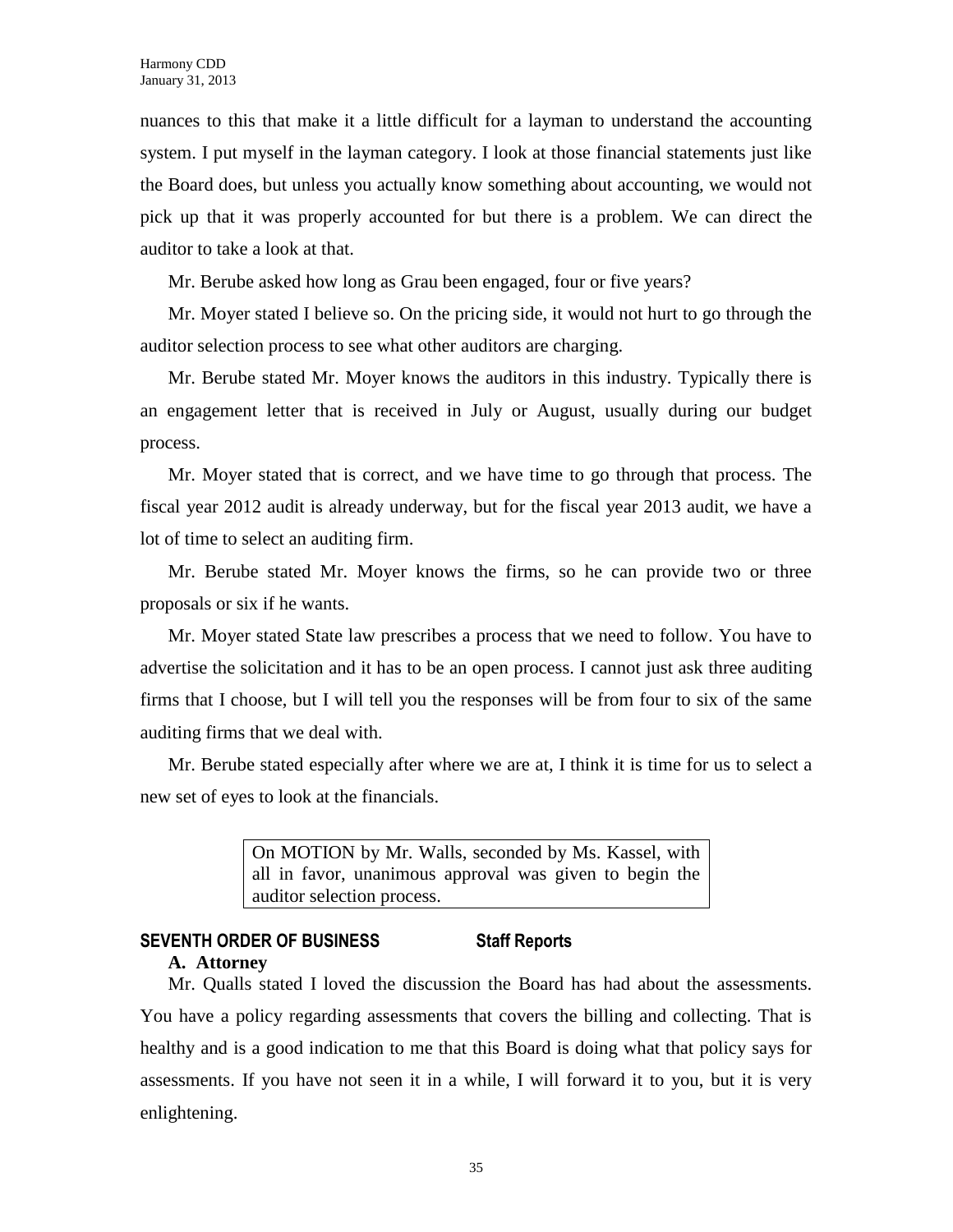### **B. Engineer**

There being nothing to report, the next order of business followed.

### **EIGHTH ORDER OF BUSINESS Supervisor Requests**

Mr. Berube stated I provided some information to all the Supervisors related to field cell phone comparisons. We pay \$3,200 annually to AT&T for three field cell phones. As a matter of full disclosure, my son works for Sprint. I contacted him and told him what we have and asked if we could do better. He said yes, so I said this needs to be an arm's length transaction. He stepped back and put me in contact with someone in his office who does governmental sales. Everyone in the cell phone business gets compensated in some manner, so that is why cell phones are so expensive. Everyone is getting a commission on the deal. When you get away from the commissions, things suddenly get cheaper. Our current phone plan is detailed on the left, and you can see what it comes down to. On the right is the Sprint plan. The biggest deal is that the first year, we would receive free phones. There would also be a buy-back on the current phones that we have. There would also be a port-in credit of lines coming from AT&T for \$300. Our first year savings with the free phones, which would be an iPhone 4 versus the iPhone 3, is \$1,300. The second year savings drops a little to \$1,000 less, to \$2,169.54 because there is no more port-in credit and no buy-back credit from the phones. So the second year we would save \$1,000 and have no contract. We currently have no contract with AT&T. The reason I started looking at this was because of the tablets. We paid for the mapping system for the irrigation technician last year. Currently that is being managed on his iPhone 3, which is a tiny screen. He is trying to look at a map of the project, and it is time to get him a tablet for managing that system. The tablet would be an iPad 16G that is listed in the bottom right corner. It would have cell and wifi capability. Depending on what we want for the cell phone, there would be three monthly payments. Since we do not know what we will use this for, I recommend going unlimited for \$10 more per month than the metered capability for the iPad to be out in the field using the internet. The tablet also plays into what we referred to earlier in the meeting in taking some of the load off Mr. Haskett. Mr. Druckenmiller can take care of some of the ordering of things and looking at various pricing, but he does not have internet access. We also discussed last month that Mr. Druckenmiller would be moving into managing the Maxicom system. This tablet would give Mr. Druckenmiller the ability to manage Maxicom as he feels comfortable moving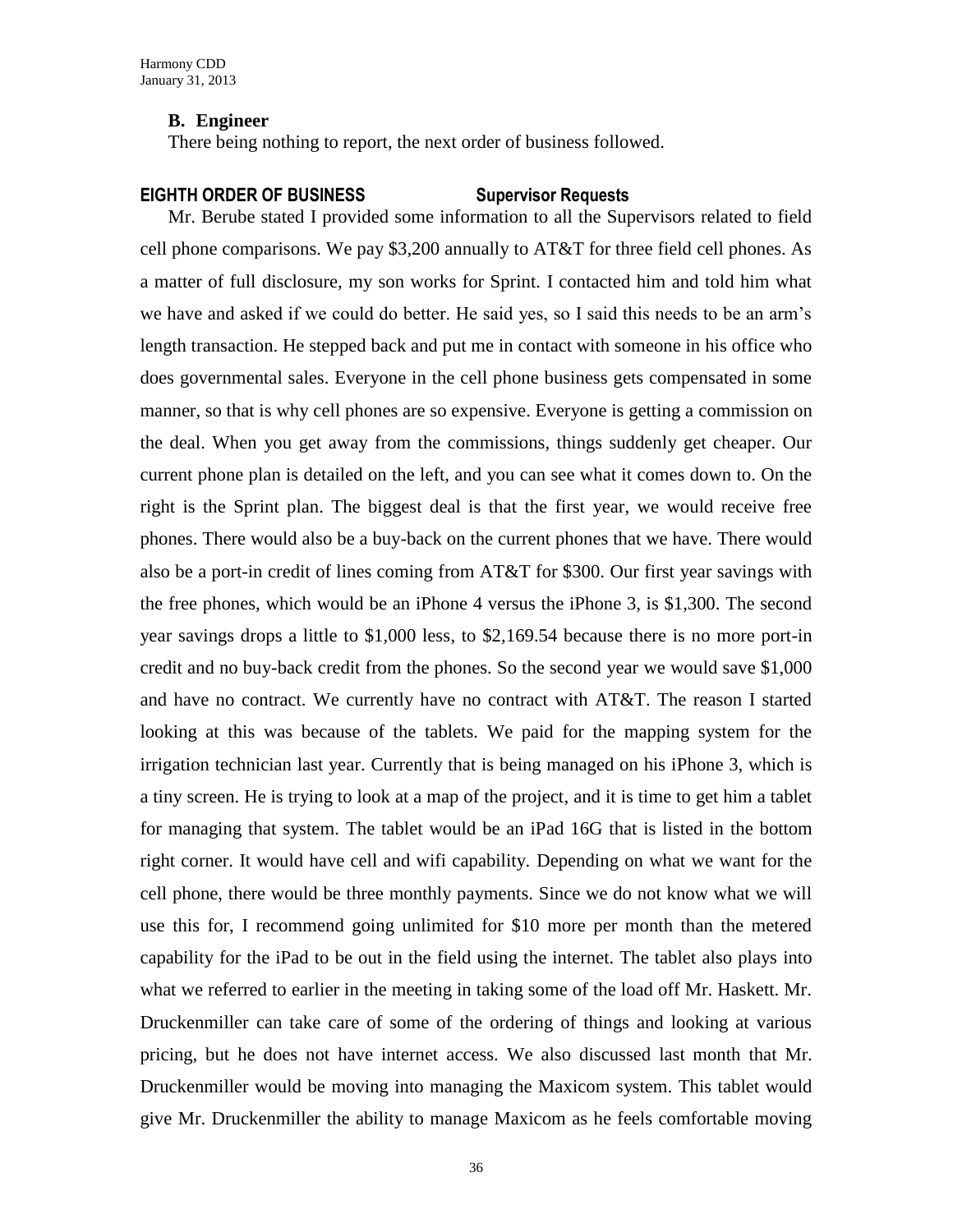into that going forward. He does not have to do it right now, but at least he would have the tablet and it would be available everywhere. The bottom line is if we change from AT&T to Sprint, we can get this tablet and its plan at almost a budget-neutral cost. If we do not get the tablet, then we can save about \$1,000 annually on cell phones.

Mr. Farnsworth asked did anyone check with AT&T to see if they were able to make a competitive offer?

Mr. Berube stated no. That is all being handled through the development company office right now. We would be leaning on them to try to get this done. I get a little irritated at cell phone companies, or any companies, who know who you are and what you are doing but does not give you their best deal. Clearly, AT&T is not giving us their best deal.

Mr. Walls stated I appreciate the analysis. It looks good, and I always like to save money. The only thing that is not included is coverage and quality of service.

Mr. Berube stated Sprint just turned on 4G LTE here last week.

Mr. Walls stated maybe it is better, but everyone I have talked to here who has Sprint hates it. I do not mean to disparage Mr. Berube's son, but they say the coverage is not good. You have to go certain places to get a signal. My wife had it previously and we had to get rid of it because she could not receive calls out here. That is my only concern.

Mr. Berube stated we have a Sprint phone at my house that my wife uses. I think the coverage has improved lately, especially since they turned on 4G LTE, so the coverage just got better. I can get a coverage comparison map.

Mr. Walls stated perhaps staff can check with AT&T to see what kind of deal we can get. Maybe what we have is not the best deal and they could do better.

Mr. Berube stated this is currently handled by the development company.

Mr. Walls stated someone can just call AT&T and ask them.

Mr. Berube stated this is a government contract, so it would be handled through the Western States Contracting Alliance because we are a public government. We can do this one of two ways. We could go on the Florida State contract, but then you have to go through the challenges of dealing with Tallahassee. We would basically have an engagement letter from Western States Contracting Alliance on our letter to Sprint that says we are a government agency and will pay for what we contract and will contact them if we make any changes.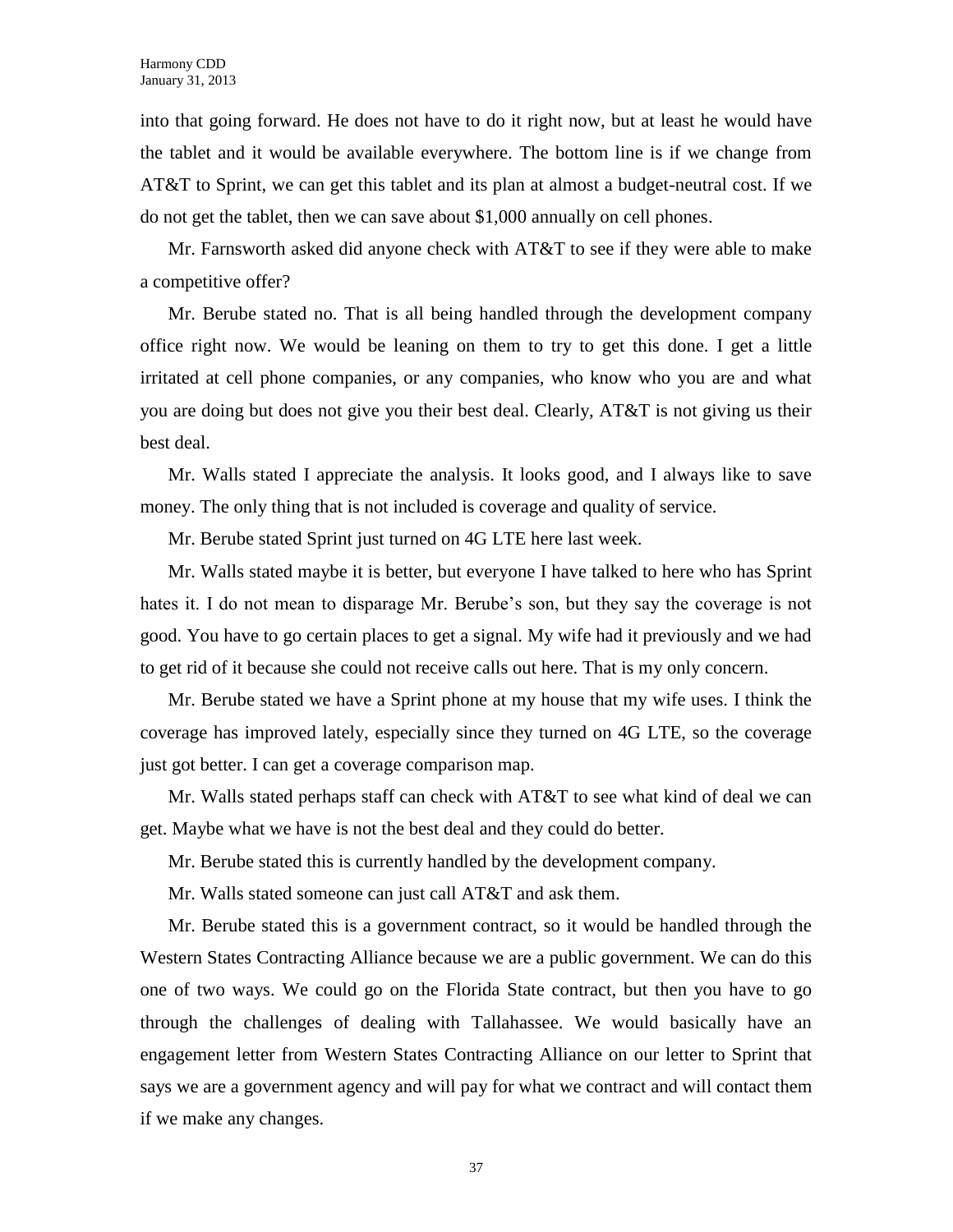Mr. Walls stated AT&T has a similar contract because I get a discount from it.

Ms. Kassel stated I think we should leave it that Mr. Moyer will look into it and contact AT&T to see if there is something comparable since we know it is good coverage.

Mr. Moyer stated that is fine.

Ms. Kassel stated I know we discussed previously and Mr. Qualls suggested CDD members having a separate email address. Is that something that is possible?

Mr. Moyer stated I will confirm with Ms. Burgess, but I think that is something we can set up through the website.

Ms. Kassel stated we should be able to have email addresses that way, so CDD emails can go to that email address. Any time we are asked for any public records or if we are looking for anything, we will have it on a separate email address. I know Mr. LeMenager said he would not check it, but he can have it set to forward to another email address.

Mr. Walls stated the devices we are getting can be set up to receive emails.

Ms. Kassel stated that is correct. The idea is to have a dedicated email address just for CDD business, so that it is not coming to our personal or business emails.

Mr. Walls stated that is correct.

Ms. Kassel stated it has been at least a couple years since we had a capital replacement schedule prepared by the engineer. I think it is time to do that again if the Board agrees. In our budget, we have a line item that is specifically designated for capital outlay. As things degrade, we need to have funds accumulating to replace those assets. We had a schedule prepared that told us how much we needed to be setting aside every year, broken down by month.

Mr. Farnsworth asked did you say we had it but do not have now?

Ms. Kassel stated we had one made, but we need to have it updated.

Mr. Moyer stated I will ask Mr. Steve Boyd to update that schedule.

Mr. Walls stated we can put this on a schedule to be done every five years or so. Most things will not change.

Mr. Berube stated I do not remember when it was done, but it has not been five years. Mr. Moyer can ask Mr. Boyd what was contemplated as a cycle time for that report.